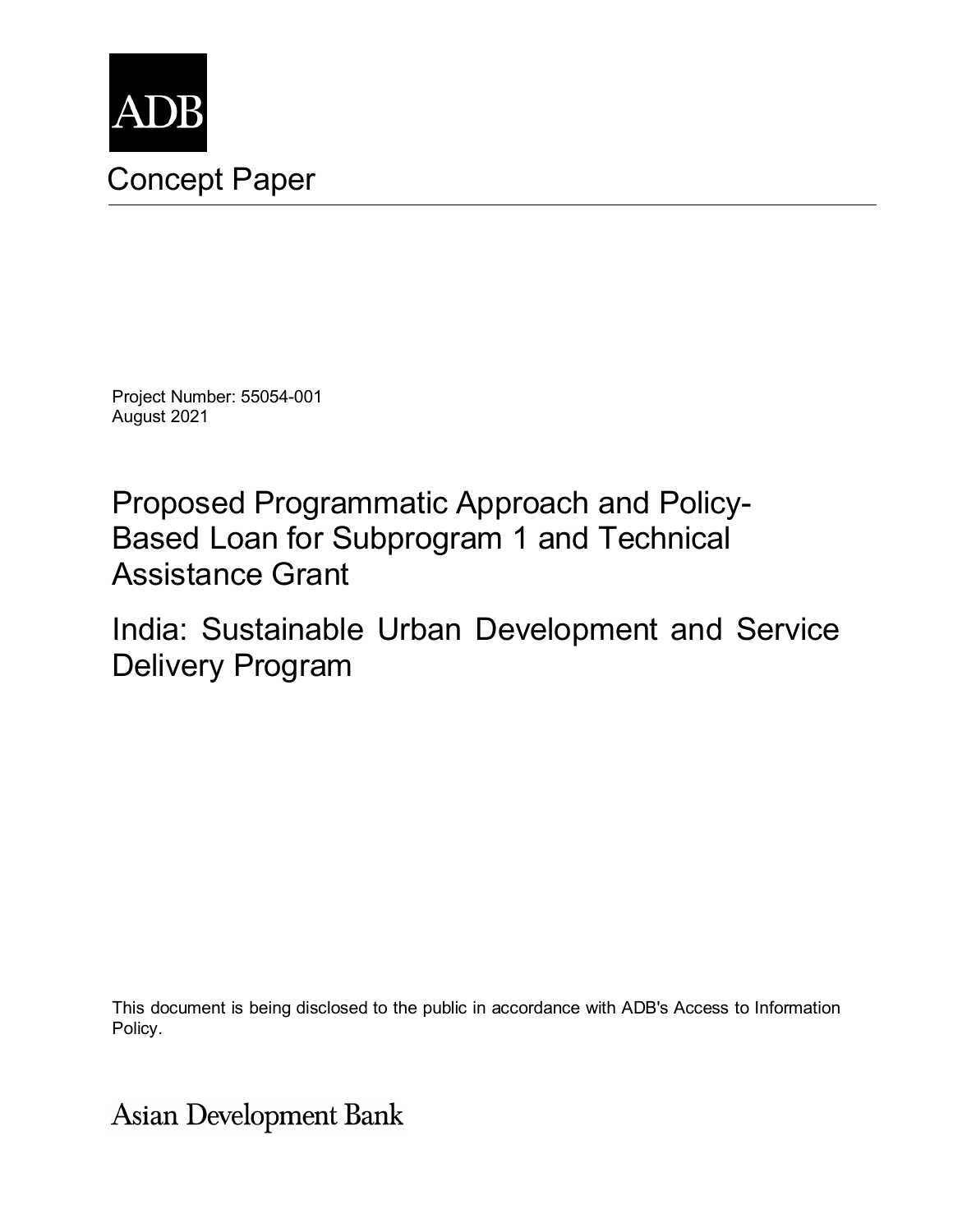## **CURRENCY EQUIVALENTS**

(as of 5 August 2021)

| Currency unit | $\overline{\phantom{0}}$ | Indian rupee $(\bar{\tau})$ |
|---------------|--------------------------|-----------------------------|
| ₹1.00         | $=$                      | \$0.013                     |
| \$1.00        | $=$                      | ₹74.17                      |

#### **ABBREVIATIONS**

| <b>ADB</b>   | Asian Development Bank                       |
|--------------|----------------------------------------------|
| <b>ARHC</b>  | affordable rental housing complex            |
| COVID-19     | coronavirus disease                          |
| <b>GDP</b>   | gross domestic product                       |
| JJM-U        | Jal Jeevan Mission - Urban                   |
| <b>MOHUA</b> | Ministry of Housing and Urban Affairs        |
| <b>PBL</b>   | policy-based loan                            |
| <b>PMAY</b>  | Pradhan Mantri Awas Yojana (Housing for All) |
| <b>PPP</b>   | public-private partnership                   |
| <b>TA</b>    | technical assistance                         |
| <b>ULB</b>   | urban local body                             |

#### **NOTES**

- (i) The fiscal year (FY) of the Government of India and its agencies ends on 31 March. "FY" before a calendar year denotes the year in which the fiscal year ends, e.g., FY2021 ended on 31 March 2021.
- (ii) In this report, "\$" refers to United States dollars.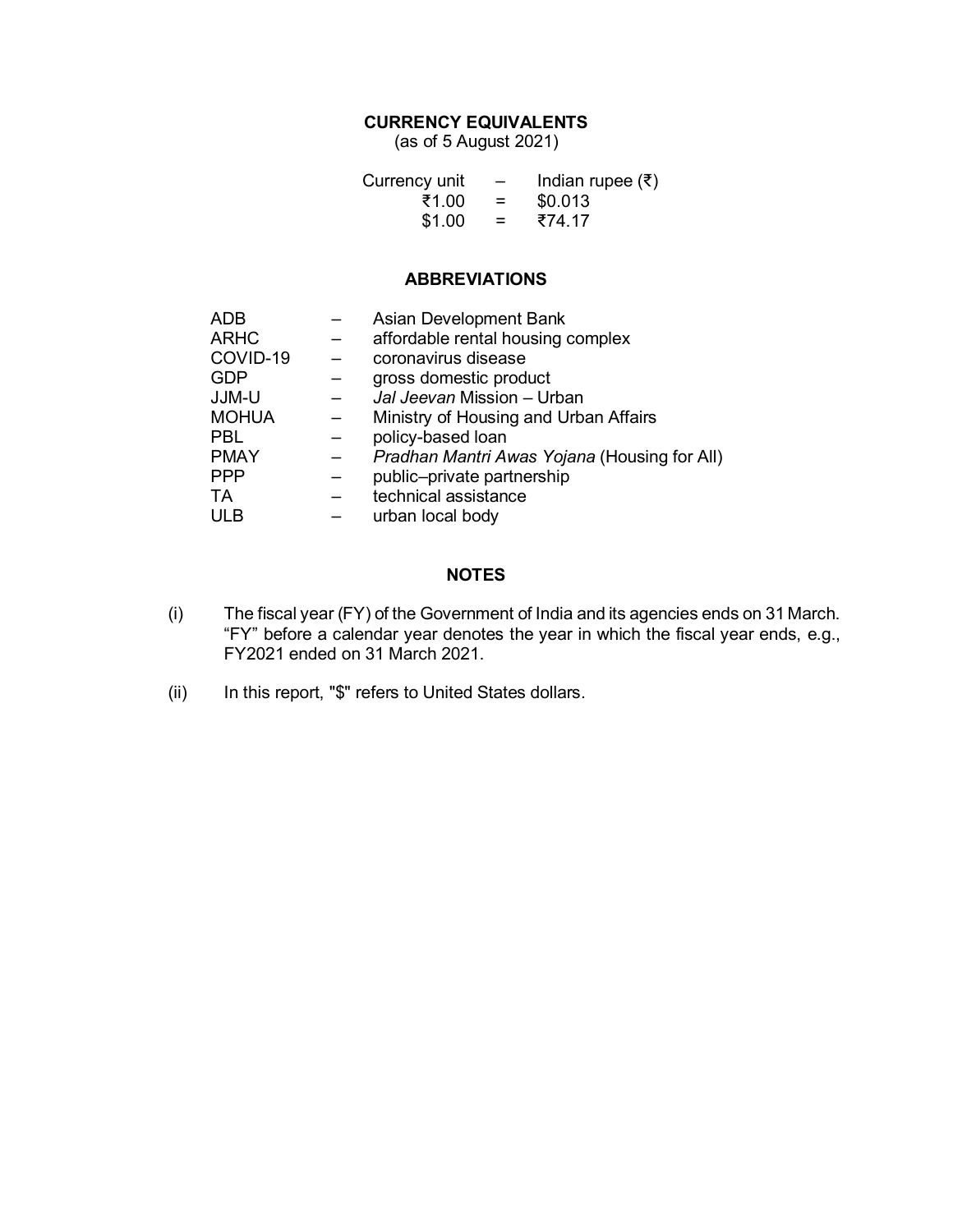| <b>Vice-President</b>          | Shixin Chen, Operations 1                                                                                                                                                                                     |
|--------------------------------|---------------------------------------------------------------------------------------------------------------------------------------------------------------------------------------------------------------|
| <b>Director General</b>        | Kenichi Yokoyama, South Asia Department (SARD)                                                                                                                                                                |
| <b>Deputy Director General</b> | Manmohan Parkash, SARD                                                                                                                                                                                        |
| <b>Director</b>                | Norio Saito, Urban Development and Water Division (SAUW),<br><b>SARD</b>                                                                                                                                      |
| <b>Team leader</b>             | Sanjay Joshi, Principal Urban Development Specialist, SAUW,<br><b>SARD</b>                                                                                                                                    |
| <b>Team members</b>            | Deepa Ahluwalia, Senior Social Development Officer (Gender),<br>India Resident Mission (INRM), SARD                                                                                                           |
|                                | Achyutha Rao Aleti, Environmental Specialist, SAUW, SARD<br>Mikael Andersson, Financial Management Specialist, Portfolio,<br>Results and Quality Control Unit, Office of the Director General,<br><b>SARD</b> |
|                                | Saswati Belliappa, Safeguards Specialist, SAUW, SARD<br>Jogendra Keshari Ghimire, Principal Counsel, Office of the General<br>Counsel                                                                         |
|                                | Navendu Karan, Principal Public Management Economist, Public<br>Management, Financial Sector, and Trade Division, SARD                                                                                        |
|                                | Jude Kohlhase, Senior Urban Development Specialist, SAUW<br><b>SARD</b>                                                                                                                                       |
|                                | Sourav Majumder, Senior Project Officer (Urban), INRM, SARD                                                                                                                                                   |
|                                | Nilaya Mitash, Principal Operations Coordination Specialist                                                                                                                                                   |
|                                | (Regional Cooperation), INRM, SARD                                                                                                                                                                            |
|                                | Santosh Pokharel, Urban Economist, SAUW, SARD                                                                                                                                                                 |
|                                | Hikaru Shoji, Senior Urban Development Specialist, SAUW, SARD                                                                                                                                                 |
|                                | Regina Coeli Tan, Associate Info and Research Coordinator (PPP),<br>Information Resources and Services Unit, Corporate Services<br>Department                                                                 |
|                                | Maria Angelica I. Zosa, Senior Operations Assistant, SAUW, SARD                                                                                                                                               |
| Peer reviewer                  | Andrew John Mcintyre, Unit Head, Project Administration, Urban<br>and Social Sectors Division, East Asia Department                                                                                           |

In preparing any country program or strategy, financing any project, or by making any designation of or reference to a particular territory or geographic area in this document, the Asian Development Bank does not intend to make any judgments as to the legal or other status of any territory or area.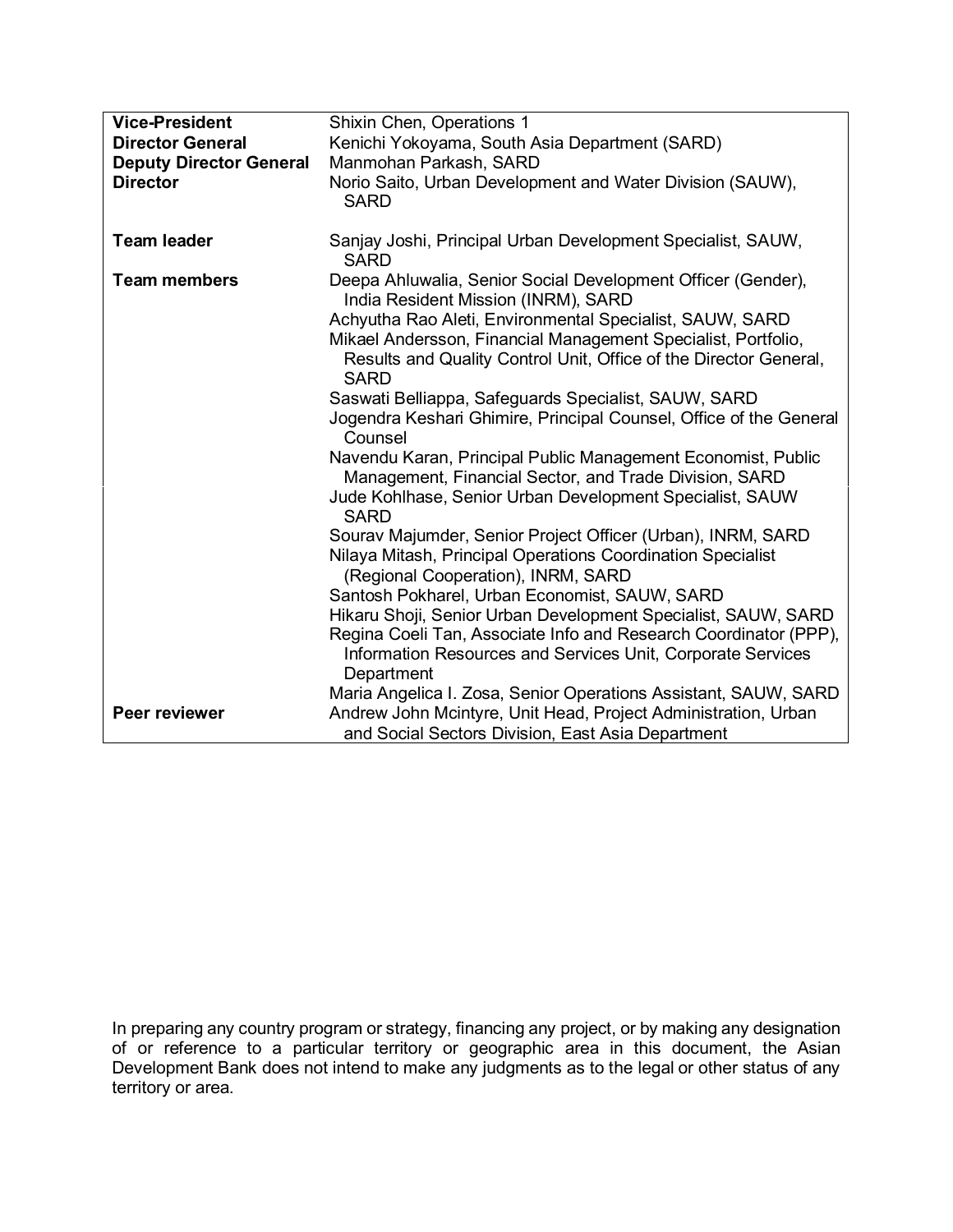## **CONTENTS**

# **Page**

|      | PROGRAM AT A GLANCE                                                                                                                                                                                                                                              |                           |  |  |  |  |  |  |
|------|------------------------------------------------------------------------------------------------------------------------------------------------------------------------------------------------------------------------------------------------------------------|---------------------------|--|--|--|--|--|--|
| I.   | THE PROPOSAL<br>1                                                                                                                                                                                                                                                |                           |  |  |  |  |  |  |
| Ш.   | <b>PROGRAM AND RATIONALE</b>                                                                                                                                                                                                                                     | 1                         |  |  |  |  |  |  |
|      | <b>Background and Development Constraints</b><br>Α.<br>В.<br>Policy Reform, ADB's Value Addition, and Sustainability<br>C.<br>Expected Outcome of the Reform<br>D.<br>Development Financing Needs and Budget Support<br>Ε.<br><b>Implementation Arrangements</b> | 1<br>3<br>5<br>5<br>5     |  |  |  |  |  |  |
| III. | <b>TECHNICAL ASSISTANCE</b>                                                                                                                                                                                                                                      | 5                         |  |  |  |  |  |  |
| IV.  | DUE DILIGENCE REQUIRED                                                                                                                                                                                                                                           |                           |  |  |  |  |  |  |
| V.   | <b>PROCESSING PLAN</b>                                                                                                                                                                                                                                           | 6                         |  |  |  |  |  |  |
|      | <b>Risk Categorization</b><br>А.<br><b>B.</b><br><b>Resource Requirements</b><br>C.<br><b>Processing Schedule</b>                                                                                                                                                | 6<br>$6\phantom{1}6$<br>6 |  |  |  |  |  |  |
| VI.  | <b>KEY ISSUES</b>                                                                                                                                                                                                                                                | 6                         |  |  |  |  |  |  |
|      | <b>APPENDIXES</b>                                                                                                                                                                                                                                                |                           |  |  |  |  |  |  |
| 1.   | <b>Preliminary Policy Design and Monitoring Framework</b>                                                                                                                                                                                                        | 7                         |  |  |  |  |  |  |
| 2.   | <b>Technical Assistance Facility Utilization Update</b>                                                                                                                                                                                                          | 11                        |  |  |  |  |  |  |
| 3.   | <b>List of Linked Documents</b>                                                                                                                                                                                                                                  | 15                        |  |  |  |  |  |  |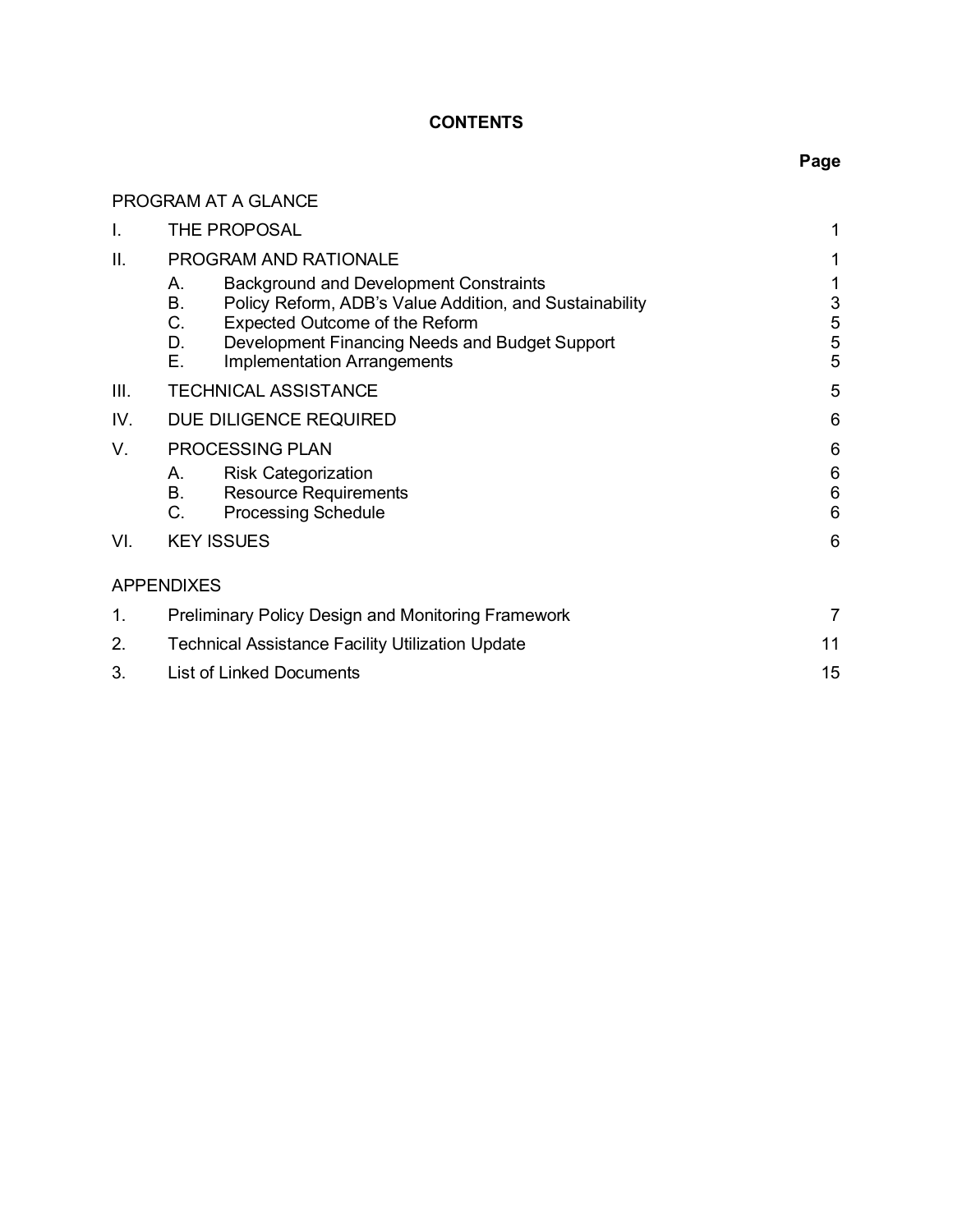# **PROGRAM AT A GLANCE**

| 1. | <b>Basic Data</b>                                                      |                                                                                 |                                                                  | Project Number: 55054-001         |  |  |  |
|----|------------------------------------------------------------------------|---------------------------------------------------------------------------------|------------------------------------------------------------------|-----------------------------------|--|--|--|
|    | <b>Project Name</b>                                                    | Sustainable Urban Development and<br>Service Delivery Program (Subprogram<br>1) | <b>Department/Division</b>                                       | SARD/SAUW                         |  |  |  |
|    | Country                                                                | India                                                                           | <b>Executing Agency</b>                                          | Ministry of Housing and           |  |  |  |
|    | <b>Borrower</b>                                                        | India                                                                           |                                                                  | <b>Urban Affairs</b>              |  |  |  |
|    | <b>Country Economic Indicators</b>                                     | https://www.adb.org/Documents/LinkedD<br>ocs/?id=55054-001-CEI                  |                                                                  |                                   |  |  |  |
|    | <b>Portfolio at a Glance</b>                                           | https://www.adb.org/Documents/LinkedD<br>ocs/?id=55054-001-PortAtaGlance        |                                                                  |                                   |  |  |  |
|    | 2. Sector                                                              | Subsector(s)                                                                    |                                                                  | <b>ADB Financing (\$ million)</b> |  |  |  |
|    | ✔ Water and other urban<br>infrastructure and services                 | Urban policy, institutional and capacity development                            |                                                                  | 350.00                            |  |  |  |
|    |                                                                        |                                                                                 | <b>Total</b>                                                     | 350.00                            |  |  |  |
|    | 3. Operational Priorities                                              |                                                                                 | <b>Climate Change Information</b>                                |                                   |  |  |  |
|    | Addressing remaining poverty and reducing inequalities                 |                                                                                 | GHG reductions (tons per annum)                                  | 0.000                             |  |  |  |
| ◢  | Accelerating progress in gender equality<br>Making cities more livable |                                                                                 | Climate Change impact on the<br>Low<br>Project                   |                                   |  |  |  |
|    | Strengthening governance and institutional capacity                    |                                                                                 | <b>ADB Financing</b>                                             |                                   |  |  |  |
|    |                                                                        |                                                                                 | Adaptation (\$ million)                                          | 0.00                              |  |  |  |
|    |                                                                        |                                                                                 | Mitigation (\$ million)                                          | 0.00                              |  |  |  |
|    |                                                                        |                                                                                 | Cofinancing                                                      |                                   |  |  |  |
|    |                                                                        |                                                                                 | Adaptation (\$ million)                                          | 0.00                              |  |  |  |
|    |                                                                        |                                                                                 | Mitigation (\$ million)                                          | 0.00                              |  |  |  |
|    | <b>Sustainable Development Goals</b>                                   |                                                                                 | <b>Gender Equity and Mainstreaming</b>                           |                                   |  |  |  |
|    | SDG 5.c<br>SDG 11.1, 11.3, 11.6                                        |                                                                                 | Some gender elements (SGE)                                       | ℐ                                 |  |  |  |
|    |                                                                        |                                                                                 | <b>Poverty Targeting</b>                                         |                                   |  |  |  |
|    |                                                                        |                                                                                 | General Intervention on Poverty                                  | ℐ                                 |  |  |  |
|    | 4. Risk Categorization:                                                | Complex                                                                         |                                                                  |                                   |  |  |  |
|    | 5. Safeguard Categorization                                            |                                                                                 | Environment: B Involuntary Resettlement: C Indigenous Peoples: C |                                   |  |  |  |
|    | 6. Financing                                                           |                                                                                 |                                                                  |                                   |  |  |  |
|    | <b>Modality and Sources</b>                                            |                                                                                 | Amount (\$ million)                                              |                                   |  |  |  |

| <b>INVUGHLY GITU OUUI UGS</b>                                                                                                                                    | ATTIVATIL (V TITTINUT) |
|------------------------------------------------------------------------------------------------------------------------------------------------------------------|------------------------|
| <b>ADB</b>                                                                                                                                                       | 350.00                 |
| Sovereign Programmatic Approach Policy-Based Lending (Regular Loan):                                                                                             | 350.00                 |
| Ordinary capital resources                                                                                                                                       |                        |
| Cofinancing                                                                                                                                                      | 0.00                   |
| None                                                                                                                                                             | 0.00                   |
| <b>Counterpart</b>                                                                                                                                               | 0.00                   |
| None                                                                                                                                                             | 0.00                   |
| Total                                                                                                                                                            | 350.00                 |
| Note: An attached technical assistance will be financed on a grant basis by the Technical Assistance Special Fund (TASF-OTHERS) in the<br>amount of \$1,500,000. |                        |
| <b>Currency of ADB Financing: US Dollar</b>                                                                                                                      |                        |
|                                                                                                                                                                  |                        |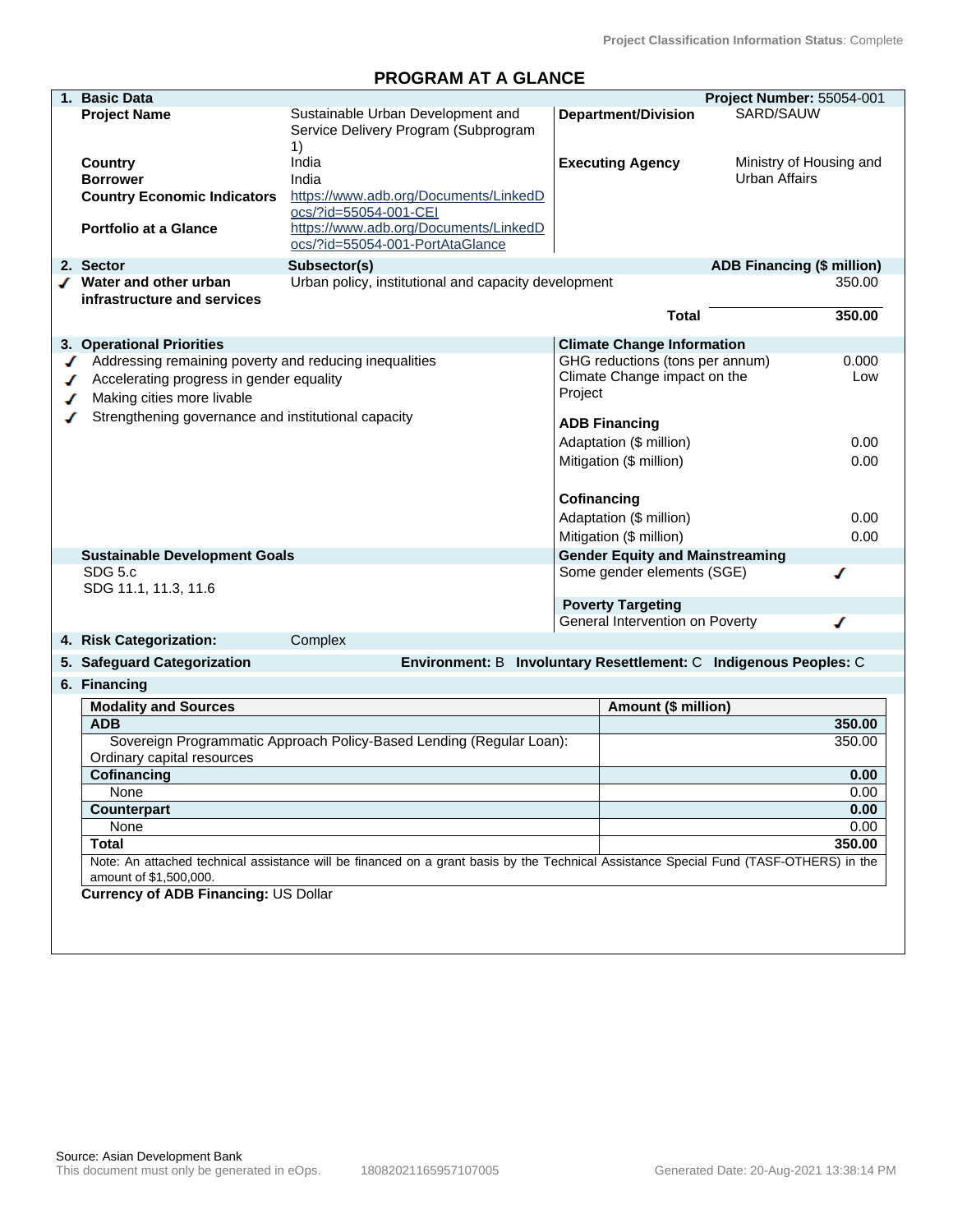## **I. THE PROPOSAL**

<span id="page-5-0"></span>1. The proposed Sustainable Urban Development and Service Delivery Program aims to accelerate and implement a series of policy actions and urban reforms in India by mainstreaming performance-linked funding for urban service delivery. The policy support will help achieve universal and equitable access to urban services in accordance with Strategy 2030 of the Asian Development Bank (ADB) and four of its operational priorities: 1—addressing remaining poverty and reducing inequalities, 2—accelerating progress in gender equality, 4—making cities more livable, and 6— strengthening governance and institutional capacity.<sup>[1](#page-5-3)</sup> The program is also aligned with ADB's country partnership strategy for India, which envisages inclusive urbanization through policy advice and alignment with the government's national programs. $^{\rm 2}$  $^{\rm 2}$  $^{\rm 2}$ 

2. The Government of India requested financial support from ADB to advance the urban flagship programs and associated reforms supported by the Ministry of Housing and Urban Affairs (MOHUA). A policy-based loan (PBL) using a programmatic approach<sup>3</sup> with two subprograms (subprogram 1 for \$350 million, and subprogram 2 for \$350 million) is proposed to support policy actions in a sequential manner and to ensure that reforms are undertaken coherently at national and state levels respectively under the subprograms within the PBL period of 2021–2023. The modality is designed to drive the implementation of policy actions that are crucial for structural urban reforms and are linked to (i) service delivery outcomes and local revenue improvements under the newly announced *Jal Jeevan* Mission – Urban (JJM-U), (ii) reforms to enhance access to housing for the poor and migrant labour, and (iii) recommendations of the 15th Finance Commission for revenue transfers to the states and urban local bodies (ULBs).<sup>[4](#page-5-6)</sup> Subprogram 1 will establish essential policies and guidelines at the national level, which will be followed by subprogram 2 for preparing specific reforms incentive programs and proposals at state and ULB level that will be enforced through performance-based grants.

## **II. PROGRAM AND RATIONALE**

#### <span id="page-5-2"></span><span id="page-5-1"></span>**A. Background and Development Constraints**

3. India's gross domestic product (GDP) growth averaged 6.6% from FY2013 to FY2020, supported by macroeconomic management and economic policies that contributed to a substantial reduction in poverty.<sup>[5](#page-5-7)</sup> But growth declined sharply to –8% in FY2021 because of the coronavirus disease (COVID-19) pandemic. The central government's fiscal deficit averaged 3.6% during FY2016–FY2020, lower than the 4.8% in FY2011–FY2015. [6](#page-5-8) The government rolled out various structural reforms to raise India's productivity and competitiveness: e.g., it (i) reduced corporate taxes; (ii) streamlined business processes, and launched *Atmanirbhar Bharat Abhiyan* (Self-reliant India Campaign) to complement the "Make in India" program to boost manufacturing; and (iii) committed infrastructure investments of \$1.4 trillion during FY2019–FY2025. The GDP is expected to recover

<span id="page-5-3"></span><sup>1</sup> ADB.2018. *[Strategy 2030: Achieving a Prosperous, Inclusive, Resilient, and Sustainable Asia and the Pacific](https://www.adb.org/sites/default/files/institutional-document/435391/strategy-2030-main-document.pdf)*. Manila.

<span id="page-5-4"></span><sup>2</sup> ADB. 2017. *[Country Partnership Strategy: India, 2018–2022—Accelerating Inclusive Economic Transformation](https://www.adb.org/sites/default/files/institutional-document/363331/cps-ind-2018-2022.pdf)*. Manila.

<span id="page-5-5"></span><sup>3</sup> This lending proposal was not included in ADB. 2020. *[Country Operations Business Plan: India,](https://www.adb.org/sites/default/files/institutional-document/633571/cobp-ind-2021-2023.pdf) 2021–2023.* Manila. The Department of Economic Affairs of the Government of India, in a letter dated 6 January 2021, requested ADB's financial assistance as an addition to the country operations business plan. ADB's South Asia Department confirmed that such financial assistance can be accommodated in the 2021 resource envelope.

<span id="page-5-6"></span> $4$  JJM-U aims to provide universal coverage of tap water supply to all households in 4,378 towns in accordance with Sustainable Development Goal 6, reduction in nonrevenue water to less than 20%, sewerage and septage management in 500 towns, promoting wastewater recycling and reuse, rejuvenation of urban water bodies, and advancement of publicprivate partnerships (PPP).

<span id="page-5-7"></span><sup>5</sup> Computed from Government of India, Ministry of Statistics and Plan Implementation. *[Annual GDP data](http://mospi.nic.in/data)* (accessed on 2 June 2021).

<span id="page-5-8"></span><sup>6</sup> Reserve Bank of India. 2020. *[Handbook of Statistics on](https://rbidocs.rbi.org.in/rdocs/Publications/PDFs/0HBS202024D4CA0CC03F4674B040F7DEDE7E5360.PDF) the Indian Economy 2019–20* (Table 232).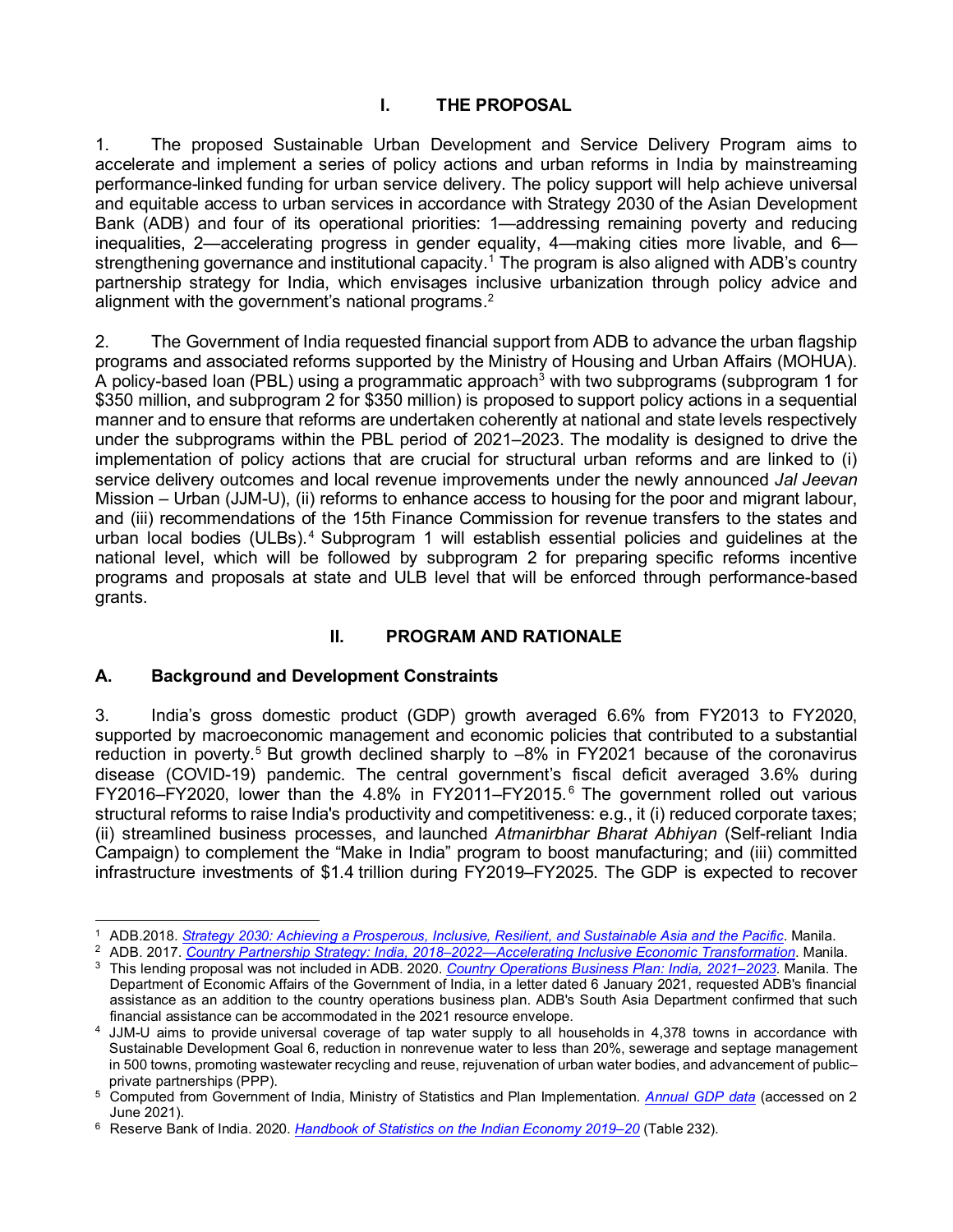strongly with growth of 11.0% in FY ending on 31 March 2022, and 7.0% in FY ending on 31 March 2023.<sup>[7](#page-6-0)</sup> The urban share of GDP is estimated between 5[8](#page-6-1)% and 70%.<sup>8</sup>

4. India's urban population of 460 million in 2020 is the second largest in the world.[9](#page-6-2) However, as a share of the country's total population (34%), it is much less than the Asian average of 49.9%. India's urban population is expected to grow at an annual rate of 2.01% over the next 3 decades to reach 876 million by 2050.<sup>[10](#page-6-3)</sup> Based on the international poverty line of \$3.2/day, the total population living below the poverty line reached 44.1% in 2020 due to coronavirus disease (COVID-19) pandemic, which is expected to fall to 33.5% in 2022.<sup>[11](#page-6-4)</sup> The last comprehensive urban investment framework estimated that India needed to invest about 1.14% of GDP annually in basic urban services (excluding housing). [12](#page-6-5) The estimated average annual capital expenditure requirement for urban sector during FY2021–FY2025 is expected to be \$45.7 billion including housing. [13](#page-6-6) The average annual grant support from the government since 2014–2015 has been about \$7.7 billion, indicating a significant shortfall.

5. Indian cities score very low in the Ease of Living Index 2021.<sup>[14](#page-6-7)</sup> Urban residents lack access to basic urban services.<sup>[15](#page-6-8)</sup> The state and local governments are responsible for urban planning and development, and various state development authorities undertake these activities under the State Town Planning Act. The extent of urban development, however, varies in view of the widely differing urban landscapes and socioeconomic contexts across India. ULBs implement the development plan and urban development strategies, and are also responsible for providing urban services (e.g., water, sanitation, and solid waste management) from their revenue sources.<sup>[16](#page-6-9)</sup>

6. ULBs' weak financial capacity hampers their ability to provide satisfactory urban services, which in turn results in poor quality of urbanization and underutilization of the urban economic potential. The private sector investment in urban services is negligible due to inadequate municipal reforms to enhance revenues and capacity. The overall size of the municipal finance system is about 1% of GDP. Given the lack of municipal finance reforms, ULBs' own-source revenue has remained low at about 0.55% of GDP, which shows their high dependence on government support. There is tremendous scope to enhance the own-source revenues of ULBs, not least by reforming the property tax regime, since India has one of the lowest ratios of property taxes to GDP.<sup>[17](#page-6-10)</sup>

7. Urban development in India has not been able to maximize the economic benefits associated with increasing urbanization.<sup>[18](#page-6-11)</sup> The key binding constraints include absence of a nationwide articulated

<span id="page-6-0"></span><sup>7</sup> ADB. 2021. *Asian Development Outlook – [Financing a Green and Inclusive Recovery](https://www.adb.org/publications/asian-development-outlook-2021)*. Manila.

<span id="page-6-1"></span><sup>8</sup> Government of India, Ministry of Housing and Urban Affairs. 2019. *[Consultation Paper on City GDP Measurement](https://smartnet.niua.org/sites/default/files/resources/city_gdp_measurement_framework.pdf)  [Framework.](https://smartnet.niua.org/sites/default/files/resources/city_gdp_measurement_framework.pdf)* Delhi.

<span id="page-6-2"></span><sup>&</sup>lt;sup>9</sup> United Nations, Population Division. 2018. *World Urbanisation Prospects, Revised Edition 2018*. New York.<br><sup>10</sup> Government of India. 2019. *Report of the Technical Group on Population Projections*. Delhi.<br><sup>11</sup> ADB (Eco

<span id="page-6-3"></span>

<span id="page-6-6"></span><span id="page-6-5"></span><span id="page-6-4"></span><sup>&</sup>lt;sup>12</sup> Government of India, High Powered Expert Committee. 2011. Report on Urban Infrastructure and Services. Delhi.

<sup>13</sup> Government of India. 2020. *[Report of Task Force on National Infrastructure Pipeline](https://indiainvestmentgrid.gov.in/assets/iigNew2/pdf/Report_of_the_Task_Force_Volume_I.pdf)*. Delhi.

<span id="page-6-7"></span><sup>14</sup> Government of India, Ministry of Housing and Urban Affairs. 2021. *Ease of Living Index 2020.* Delhi.

<span id="page-6-8"></span><sup>15</sup> Only 56.9% of urban households have piped water supply within their premises and only 53.5% are connected to sewerage system. Others dispose of their wastewater in covered surface drains (16.2%) or in an unsafe manner (27.8%). Wastewater treatment capacity is at 37%, which means that untreated sewage is dumped into water bodies and pollutes the environment. About 37.4% of urban households do not own a house, and 17% of the urban population live in slums (2011). Source: Government of India, National Statistical Office. 2019. *Drinking Water, Sanitation, Hygiene and Housing Condition in India. NSS 76th Round.* Delhi.

<span id="page-6-9"></span><sup>&</sup>lt;sup>16</sup> ULBs' main sources of revenue include property taxes, user fees for urban services, and transfers from the national and

<span id="page-6-10"></span>state governments.<br><sup>17</sup> The ratio of property tax to GDP is 0.20%, which is lower compared to its peers in the Organisation for Economic Cooperation and Development of average 1.08%. World Bank. 2020. *[Property Taxation in India: Issues Impacting Revenue](https://openknowledge.worldbank.org/bitstream/handle/10986/33655/Property-Taxation-in-India-Issues-Impacting-Revenue-Performance-and-Suggestions-for-Reform.pdf?sequence=1&isAllowed=y)  [Performance and Suggestion for Reforms](https://openknowledge.worldbank.org/bitstream/handle/10986/33655/Property-Taxation-in-India-Issues-Impacting-Revenue-Performance-and-Suggestions-for-Reform.pdf?sequence=1&isAllowed=y)*. Washington, DC.

<span id="page-6-11"></span><sup>18</sup> National Institute of Urban Affairs. 2018. *Making Cities Work, Policies and Programs in India.* Delhi.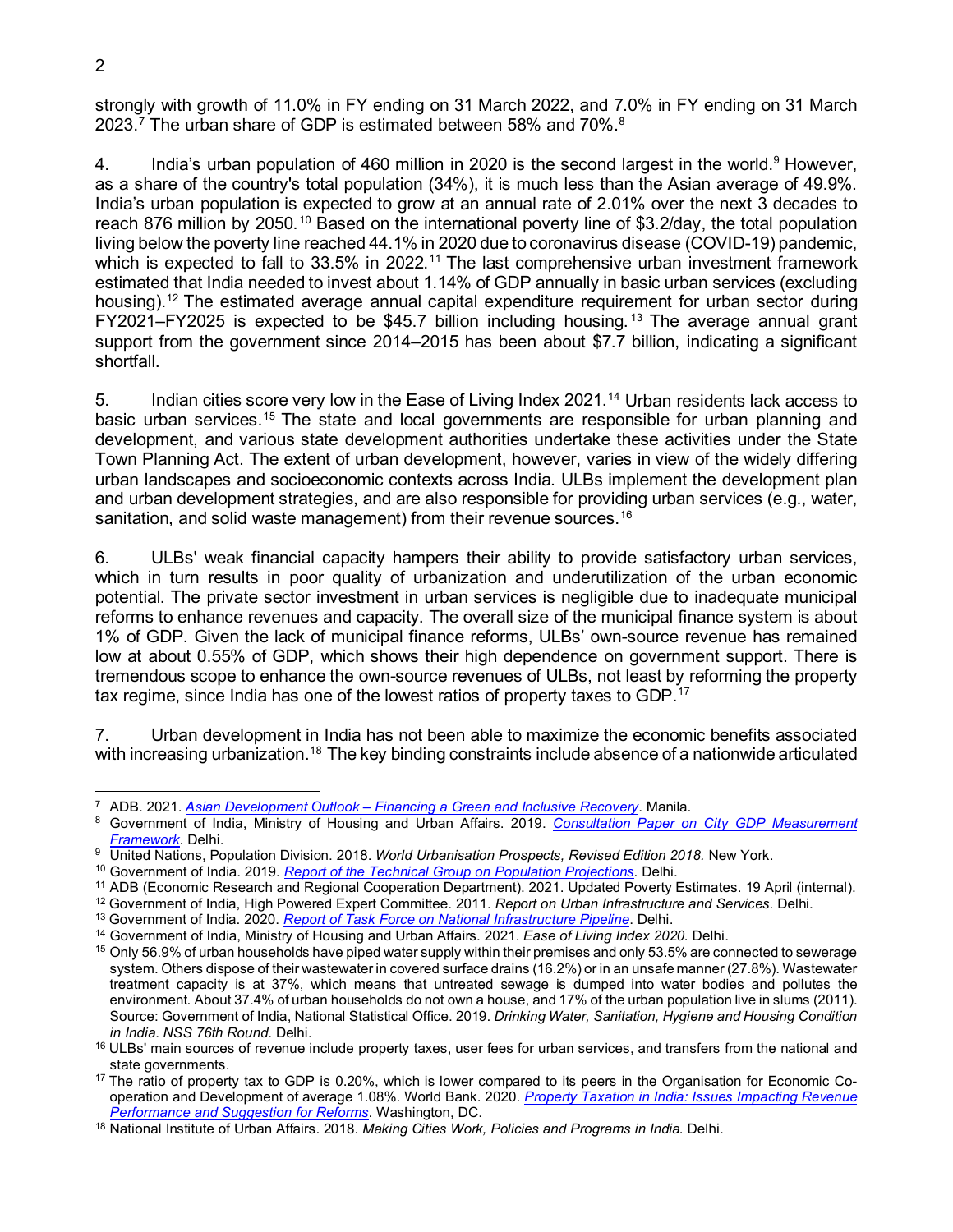urban reform agenda, inadequate incentives for reforms, weak financial capacity of ULBs, and inadequate private sector participation in urban services delivery.<sup>[19](#page-7-1)</sup> The poor quality of water, sanitation, and housing creates unhealthy conditions and deprives women of income-generating activities. India's rapid unplanned urbanization constrains social and economic gains, degrades environmental sustainability, and exposes many people to increasing climate and disaster risks. The sustainable urbanization is important for accelerated growth of India as Indian cities continue to contribute to 70% of India's GDP by 2030 and has potential for job creation.

8. The Government of India's first guiding framework for urban governance reforms started with the 74th constitutional amendment of 1992, which gave urban local governments a constitutional status as the third tier of governance. The provisions of this act leave a lot of powers in the hands of state governments. The central government is making continuous efforts to shape the urban reform and governance agenda with a view to promoting the economic development and competitiveness of cities. Also, it has been consistently providing discretionary financial support through fiscal transfers to the states and ULBs, and through its national flagship programs; and encouraged the states to increase their commitment to the sector.

9. The program design takes into consideration the government's vision and renewed strategy for the urban sector. The President of India's address to the Parliament (2021 budget session) emphasized a focus on delivering water, housing, and connectivity, followed up with allocation of funds toward these priorities. The recommendations of India's 15th Finance Commission and national flagship program of JJM-U (footnote 4) stress outcome-based funding and incentives as vital for focusing on the universal delivery of basic urban services (such as water, sanitation, and housing). Also, routine fiscal devolution is conditional on local revenue improvements. This approach is also recommended by the Committee of Secretaries and the National Institution for Transforming India Aayog.<sup>[20](#page-7-2)</sup>

## <span id="page-7-0"></span>**B. Policy Reform, ADB's Value Addition, and Sustainability**

10. A preliminary policy design and monitoring framework is in Appendix 1.

11. **Reform area 1: National and subnational policies and guidelines for universal and improved service delivery established**. Under subprogram 1, the Government of India will approve JJM-U as a key national mission that aims to achieve universal delivery of basic services (footnote 4). The JJM-U mission guidelines will help states to prepare investment proposals and formulate reform agenda. MOHUA will ensure compliance with the policy guidelines as eligibility condition for states and ULBs to receive performance-based grants under JJM-U. Under subprogram 2, MOHUA will approve a reforms incentive program under for providing performance-based grants to ULBs on achievement of outcomes by states and ULBs under JJM-U. This will involve (i) ULBs preparing "water action plans" comprising program proposals for providing household water connections, reducing nonrevenue water, and managing wastewater and septage management; (ii) ULBs preparing water bodies rejuvenation plans including urban aquifer management plans; (iii) states approving policy guidelines for recycling and reusing water to meet 20% of total water demand at state level; (iv) ULBs approving policy guidelines on user charges periodic increases to cover operation and maintenance costs and ensure sustainability; (v) setting up a mechanism for paperless monitoring and evaluation of JJM-U implementation anchored on an electronic platform with smart technology; and (vi) establishing a citizen feedback mechanism that involves women in the annual validation of ULBs' performance.

<span id="page-7-1"></span><sup>19</sup> Sector Assessment (Summary): Water and Other Urban Infrastructure and Services (accessible from the list of linked documents in Appendix 2).

<span id="page-7-2"></span><sup>20</sup> Government of India. 2017. *[Report of the Group of Secretaries, Group 4 –](https://smartnet.niua.org/sites/default/files/resources/report_of_sectoral_group_of_secretaries_on_health_sanitation_urban_development.pdf) Health, Sanitation and Urban Development.*  Delhi; and Government of India, National Institution for Transforming India Aayog. 2018*. Strategy for New India@75*. Delhi.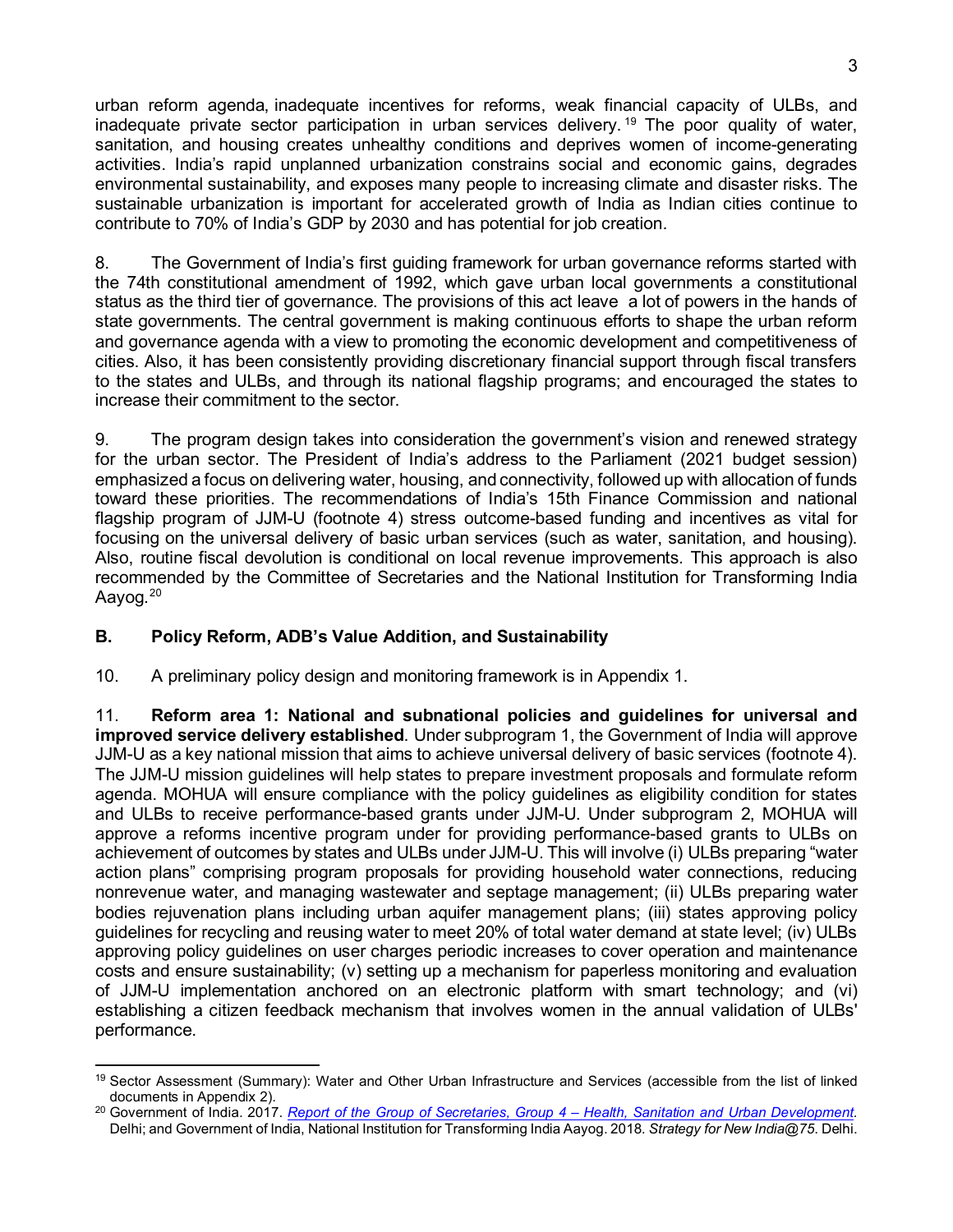12. **Reform area 2: Rental housing policies and programs for urban migrant workers and the poor established**. *Pradhan Mantri Awas Yojana* (PMAY) is a very large, nationwide program launched in 2015 to build 11.3 million households for the urban poor, at a total investment of nearly \$100 billion. The COVID-19 pandemic resulted in the reverse migration of urban migrant workers and the poor, who need decent rental housing at affordable rates near their work sites. MOHUA therefore approved the concept of affordable rental housing complexes (ARHCs) under PMAY, which is included in subprogram 1. Under subprogram 2, MOHUA will ensure that the states promote and implement ARHCs as per policy by (i) converting government-funded vacant houses into ARHCs through public-private partnerships (PPPs) or public agencies; (ii) constructing new ARHCs through public or private entities; and (iii) establishing a system for generating sex-disaggregated data on the beneficiaries, including priority allotment and other benefits to women and other vulnerable groups under PMAY. [21](#page-8-0)

13. **Reform area 3: Policies and guidelines for performance-based central fiscal transfers to ULBs established**. Under subprogram 1, MOHUA will approve policy and guidelines to link fiscal transfers to ULBs to improvements in water supply and sanitation services delivery as per JJM-U, and in line with the minimum rate of growth in property tax collection as per recommendation of 15th Finance Commission. Under subprogram 2, the states will issue policy guidelines on allocating grants to ULBs, to ensure that the grants are scrupulously utilized to achieve the outcomes envisaged by the 15th Finance Commission and JJM-U. States will also approve a policy for setting up mandatory floor rates for property tax and annual increase linked to state GDP, to be implemented by ULBs by issuing orders for the floor rates.

14. **ADB value addition**. ADB has been at the forefront of urban investments, institutional capacity building, policy advocacy, and urban sector reforms in various states of India to help develop sustainable infrastructure. The PBL will build on previous ADB support, such as the first national urban mission in 2005. [22](#page-8-1) In addition, ADB supported MOHUA's smart cities mission, and fiscal policy advice to the Finance Commission. In subprogram 1 of the PBL, ADB will provide inputs into the reform-linked JJM-U design that underpin (i) focus on targeted outcomes, (ii) emphasis on improving urban governance for better service delivery, (iii) ULBs becoming self-sufficient and able to mobilize resources to improve their viability, and (iv) promoting PPPs. In subprogram 2, ADB will support followup policy actions at state and ULB levels by leveraging its experience in the areas of (i) institutional mechanisms, best practices in procurement and financial management, and capacity building for effective program implementation; (ii) data-driven governance via a digital platform for effective monitoring and evaluation of missions to ensure the timely delivery of outcomes; and (iii) stakeholder consultations and engagement, and public outreach. The lessons from ADB's long-term sector involvement in states such as Rajasthan and Karnataka, show the importance of (i) adequate infrastructure financing and a management strategy that ensures self-sustainable service provision, and (ii) capacity development of ULBs to boost operational efficiency and revenue collection commensurate with the level of services.<sup>[23](#page-8-2)</sup> The program design could facilitate future investments in the sector by private players. ADB's involvement in the key national program of JJM-U will facilitate coordination and complementation with other development partners. ADB will have significant opportunities to engage at state level to support program implementation and financing through other modalities, including private financing through One ADB approach.

<span id="page-8-0"></span><sup>&</sup>lt;sup>21</sup> "Vulnerable groups" refer to those who cannot access various rights, opportunities, and resources because of their situational disadvantage, and not only because of their identity (i.e., older people, disadvantaged youths, migrant workers). <sup>22</sup> ADB. India: *[Support for the Jawaharlal Nehru National Urban Renewal Mission](https://www.adb.org/projects/39645-012/main#project-overview)* (closed on 28 February 2011).

<span id="page-8-2"></span><span id="page-8-1"></span><sup>23</sup> For instance: Independent Evaluation Department. 2020. *Validation Report – [India: Rajasthan Urban Sector Development](https://www.adb.org/sites/default/files/evaluation-document/663591/files/pvr-2725.pdf)  [Investment Program \(Tranche 3 and Multitranche Financing Facility\)](https://www.adb.org/sites/default/files/evaluation-document/663591/files/pvr-2725.pdf)*. Manila: ADB.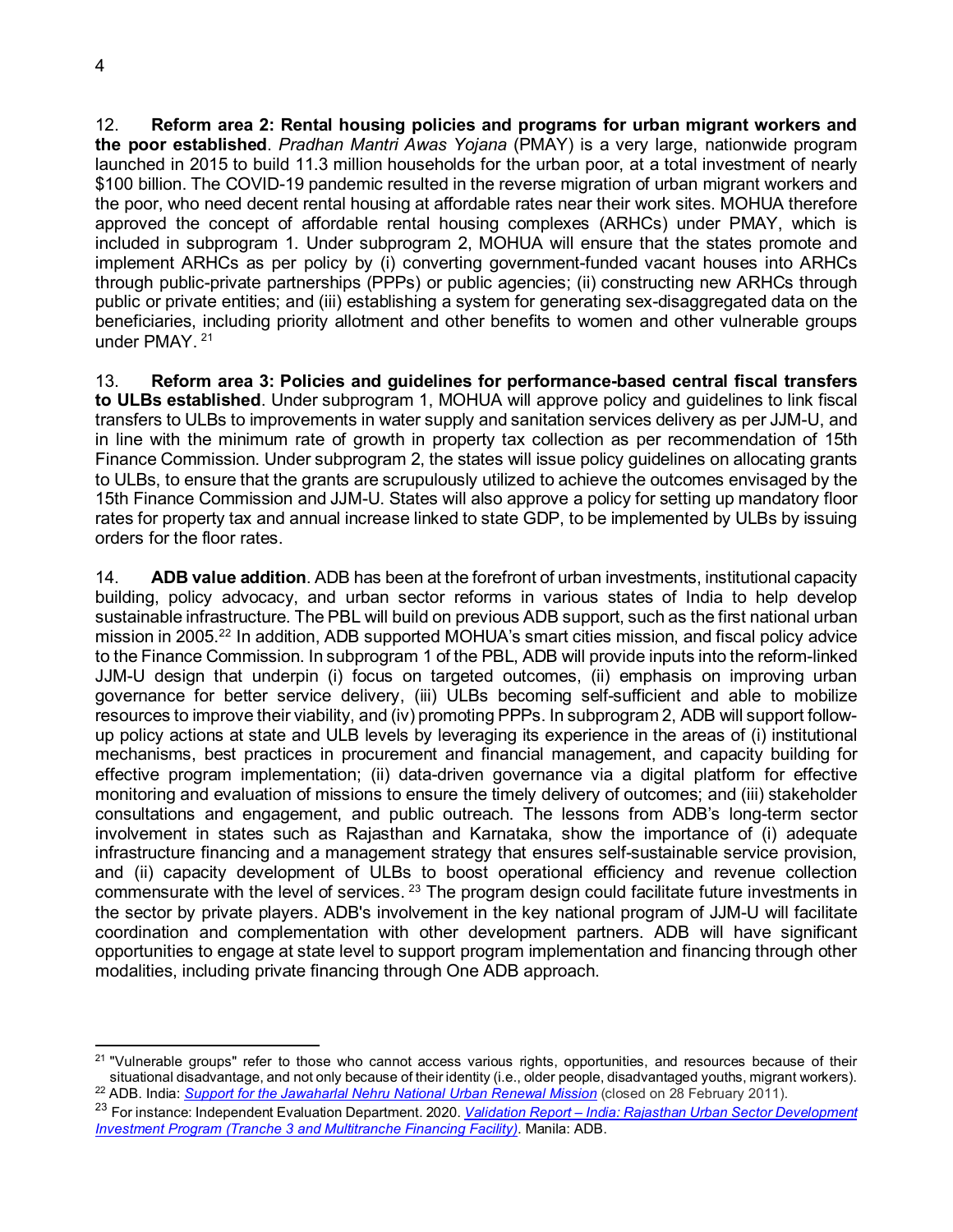15. **Sustainability**. JJM-U and 15th Finance Commission have reform agenda geared towards financial sustainability and water security of ULBs. Annual revision of user charges, property tax reforms, enhancing credit worthiness of ULBs and urban planning reforms are targeted to ensure sustainability. In addition, reducing nonrevenue water, and meeting 20% water demand through recycled water and rejuvenation of water bodies will ensure future water security. ADB will play an important role in implementing these reforms at state and ULB levels with its vast experience in India and Asia.

## <span id="page-9-0"></span>**C. Expected Outcome of the Reform**

16. The program is aligned with the country's overarching development objective of transforming cities into economically vibrant and environmentally sustainable habitats that provide equitable access to basic infrastructure, public services, and opportunities to all citizens (footnote 19). Reforms on national and subnational policies for universal and improved service delivery will ensure access to basic urban services such as water supply, sanitation, and affordable rental housing especially for those most affected by the pandemic. Performance-based fiscal transfers will ensure sustainability of urban services and encourage ULBs to generate local resources. The program will support postpandemic recovery by providing impetus to critical urban investments. ADB support through attached technical assistance (TA) will complement the PBL to strengthen the capacity and administrative efficiency of ULBs and state implementing agencies to implement the reforms and investment projects.

## <span id="page-9-1"></span>**D. Development Financing Needs and Budget Support**

17. Due to the COVID-19 pandemic, the fiscal deficit of the Government of India widened significantly to 9.5% of GDP (or \$248.1 billion) in FY2021. It is estimated that it could gradually decrease to 6.8% of GDP (or \$210.6 billion) in FY2022 (budget estimate), and to 5.4% of GDP (or \$210.3 billion) by FY2024, in line with the government's targeted ratio of fiscal deficit-to-GDP of 4.5% by FY2026. Fiscal risks have increased given the higher debt level, but India's public debt is denominated in domestic currency and predominantly held by residents, helping reduce the external financing risks.[24](#page-9-4) ADB will provide a loan of \$700 million from its ordinary capital resources to the Government of India, of which \$350 million will be disbursed in FY2022 under subprogram 1, and \$350 million in FY2024 under subprogram 2. ADB financing for each subprogram comprises 0.17% of the fiscal deficit for both FY2022 and FY2024. The government's financing requirement will be met almost entirely from domestic sources. External financing has been less than 2% of gross fiscal deficit since FY2016 (footnote 6, Table 98).

## <span id="page-9-2"></span>**E. Implementation Arrangements**

18. The Government of India, through the Ministry of Finance, will be the borrower of this loan. MOHUA will be the executing and implementing agency. MOHUA will guide and monitor the implementation of the PBL. The funds will be disbursed in accordance with ADB's *Loan Disbursement Handbook* (2017, as amended from time to time) in two subprograms. The overall implementation period for the program is April 2021–December 2023 (subprogram 1: April 2021–October 2021; subprogram 2: November 2021–December 2023). MOHUA receives no direct financing support from any other development partner, but several development partners are involved in helping state governments implement urban programs.

## **III. TECHNICAL ASSISTANCE**

<span id="page-9-3"></span>19. The attached TA is proposed to provide knowledge and advisory support to MOHUA and state governments in rolling out policy reforms at state and ULB level mainly under subprogram 2. It will

<span id="page-9-4"></span><sup>24</sup> International Monetary Fund. 2021. *India—Assessment Letter for ADB*. Washington, DC.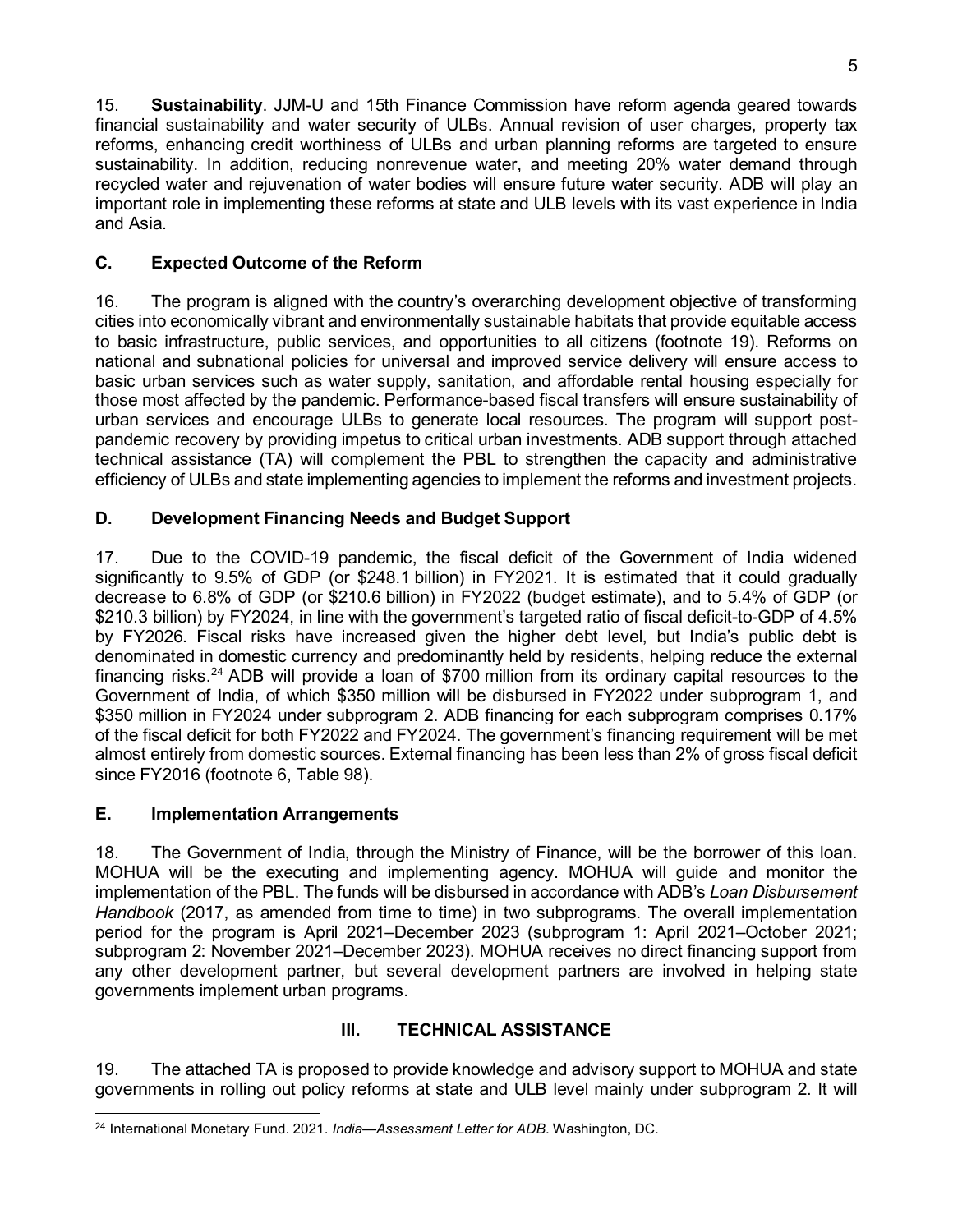provide capacity development support to the states and ULBs in formulation of reform incentive program and its implementation including monitoring. The ULBs and states will be responsible to prepare investment proposals while undertaking policy actions and reforms. The TA is estimated to cost \$1,500,000, which will be financed on a grant basis from ADB's Technical Assistance Special Fund (TASF-other sources). The government will provide counterpart support such as staff, office space, administrative help, logistics support, and other in-kind contributions.

#### **IV. DUE DILIGENCE REQUIRED**

<span id="page-10-0"></span>20. **Safeguards and gender**. In compliance with ADB's Safeguard Policy Statement (2009), the program is category *B for environment*, and *C for involuntary resettlement* and *indigenous peoples*. The program is categorized as having *some gender elements* based on a preliminary gender analysis reflected in the initial poverty and social analysis. The categorization will be reviewed and upgraded as appropriate during the due diligence process.

21. **Governance**. ADB financing will be provided as budget support to the Government of India. The regular statutory external audit is done by the Office of the Comptroller and Auditor General of India (the supreme audit institution of India). Budgeting is linked to fiscal targets, under the Fiscal Responsibility and Budget Management Act, 2010, which aims to ensure prudence in fiscal management and fiscal stability.

#### **V. PROCESSING PLAN**

#### <span id="page-10-2"></span><span id="page-10-1"></span>**A. Risk Categorization**

22. The program is categorized *complex* because the loan amount exceeds \$50 million.

#### <span id="page-10-3"></span>**B. Resource Requirements**

23. The program will be processed by ADB with external consultants in the areas of sector development, urban institutional development, economic assessment, and public finance.<sup>[25](#page-10-6)</sup>

#### <span id="page-10-4"></span>**C. Processing Schedule**

| r rupused r rucessing ochedule   |                                 |  |  |  |  |  |
|----------------------------------|---------------------------------|--|--|--|--|--|
| <b>Milestone</b>                 | <b>Expected Completion Date</b> |  |  |  |  |  |
| 1. Concept paper approval        | August 2021                     |  |  |  |  |  |
| 2. Loan fact-finding mission     | August 2021                     |  |  |  |  |  |
| 3. Informal Board seminar        | August 2021                     |  |  |  |  |  |
| 4. Management Review Meeting     | September 2021                  |  |  |  |  |  |
| 5. Loan negotiations             | October 2021                    |  |  |  |  |  |
| <b>Board consideration</b><br>6. | December 2021                   |  |  |  |  |  |
| Loan signing and effectiveness   | December 2021                   |  |  |  |  |  |

#### **Proposed Processing Schedule**

<span id="page-10-5"></span>Source: Asian Development Bank.

#### **VI. KEY ISSUES**

24. Since the proposed PBL is designed for policies cutting across national programs, coordination between different MOHUA verticals becomes a challenge. Also, ongoing COVID-19 situation may delay processing and implementation.

<span id="page-10-6"></span><sup>25</sup> The consultants will be engaged under ADB. India. India [Urban and Water Projects Support](https://www.adb.org/projects/53067-002/main) Facility.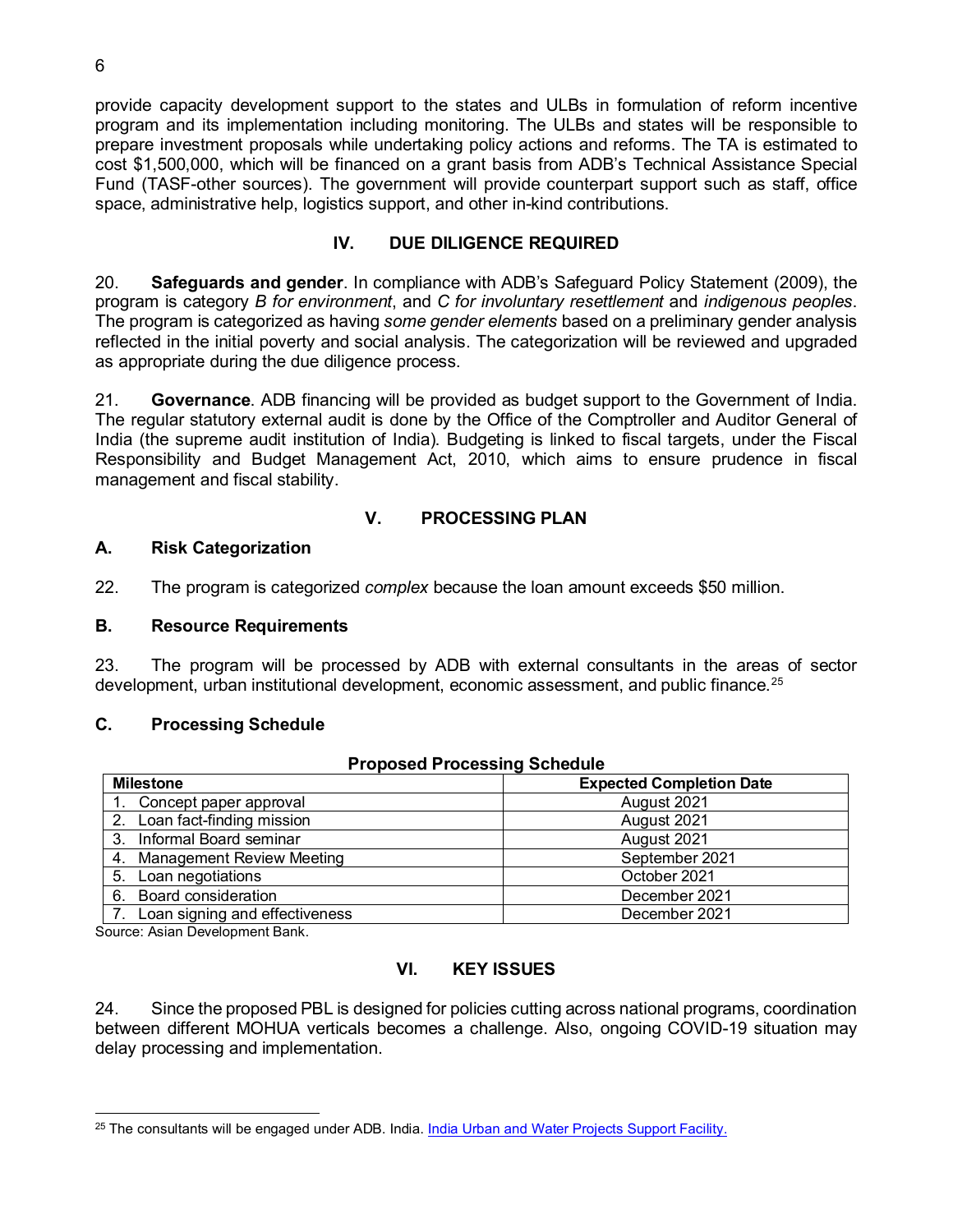## **PRELIMINARY POLICY DESIGN AND MONITORING FRAMEWORK**

| <b>Country's Overarching Development Objective</b><br>Cities transformed into economically vibrant and environmentally sustainable habitats that provide equitable access to basic infrastructure, public services, and<br>opportunities to all citizens (Strategy for New India@75) <sup>a</sup>                                                                                                                                                                                                                                                                                                                                                                                                                                                                                                            |                                                                                                                                                                                                                                                                                                                                                                 |                                                                                                                                                                                                                                                                                                                                                                                                                                                                                                                                                                                                                                                                                                                                                                                                        |                                                                                                                                                                                                                                                                                                                                                                                                              |  |  |  |  |  |
|--------------------------------------------------------------------------------------------------------------------------------------------------------------------------------------------------------------------------------------------------------------------------------------------------------------------------------------------------------------------------------------------------------------------------------------------------------------------------------------------------------------------------------------------------------------------------------------------------------------------------------------------------------------------------------------------------------------------------------------------------------------------------------------------------------------|-----------------------------------------------------------------------------------------------------------------------------------------------------------------------------------------------------------------------------------------------------------------------------------------------------------------------------------------------------------------|--------------------------------------------------------------------------------------------------------------------------------------------------------------------------------------------------------------------------------------------------------------------------------------------------------------------------------------------------------------------------------------------------------------------------------------------------------------------------------------------------------------------------------------------------------------------------------------------------------------------------------------------------------------------------------------------------------------------------------------------------------------------------------------------------------|--------------------------------------------------------------------------------------------------------------------------------------------------------------------------------------------------------------------------------------------------------------------------------------------------------------------------------------------------------------------------------------------------------------|--|--|--|--|--|
| <b>Outcome</b><br>Access to basic urban services for water, sanitation, and housing improved.                                                                                                                                                                                                                                                                                                                                                                                                                                                                                                                                                                                                                                                                                                                |                                                                                                                                                                                                                                                                                                                                                                 | <b>Risks and Critical Assumptions</b><br>R: Weak capacity and administrative inefficiency of state level implementing<br>agencies and ULBs will hinder timely achievement of service delivery performance<br>targets.<br>A: Grant support and performance-based schemes from Government of India will<br>encourage states and cities to achieve service delivery and policy reform<br>outcomes.                                                                                                                                                                                                                                                                                                                                                                                                        |                                                                                                                                                                                                                                                                                                                                                                                                              |  |  |  |  |  |
| <b>Indicative Policy Actions: Subprogram 1</b><br>April 2021-October 2021                                                                                                                                                                                                                                                                                                                                                                                                                                                                                                                                                                                                                                                                                                                                    | <b>Indicative Policy Actions: Subprogram 2</b><br>November 2021-December 2023                                                                                                                                                                                                                                                                                   | <b>Outcome Indicators</b><br>December 2024                                                                                                                                                                                                                                                                                                                                                                                                                                                                                                                                                                                                                                                                                                                                                             |                                                                                                                                                                                                                                                                                                                                                                                                              |  |  |  |  |  |
| Reform Area 1: National and subnational policies and guidelines for universal and improved service delivery established<br>Government of India will approve a national<br>1.1<br>urban water mission (JJM-U) <sup>b</sup> to clearly<br>articulate a national policy with the following<br>key strategic elements:<br>achieving universal coverage of<br>(i)<br>piped water supply,<br>reducing nonrevenue water to less<br>(ii)<br>than 20% in all towns,<br>achieving 100% sewage and<br>(iii)<br>septage management in 500 towns,<br>recycling or reuse of treated<br>(iv)<br>wastewater to meet 20% of water<br>demand of ULBs, and<br>(v)<br>mechanism to provide grants to<br>ULBs for policy implementation. <sup>c</sup><br>Document:<br>(a) Cabinet approval of JJM-U, and (b) JJM-U<br>Guidelines. | 2.1<br>coverage of piped water supply and<br>septage connection to all.<br>(ii) MOHUA will approve State Water<br>select states.<br>2.2<br>At least [xx] states will approve policy<br>level towards achievement of the<br>corresponding JJM-U objective.<br>2.3<br>water to less than 20% in all towns.<br>$2.4^{\circ}$<br>supply and sewerage with a formula | MOHUA will approve state and ULB action<br>plans to translate at the subnational level<br>the JJM-U objective of achieving universal<br>sewerage and/or septage connections.<br>At least [xx] ULBs in select states will<br>prepare and submit to MOHUA for<br>approval City Water Action Plans with<br>year-wise road map of providing water<br>tap connections and sewerage and/or<br>Action Plans by aggregating City Water<br>Action Plans prepared by ULBs in [xx]<br>guidelines for recycling and reuse of water<br>to meet 20% of total water demand at state<br>At least [xx] ULBs will prepare action plans<br>and approve policy guidelines to achieve<br>JJM-U objective of reducing nonrevenue<br>At least [xx] ULBs will approve and adopt<br>policy guidelines on user charges for water | a. By December 2024, [xx] ULBs in [yy] select statesd<br>utilized [xx%] of approved grants to increase<br>coverage of water supply based on approved targets<br>$(2021$ baseline = $[xx]$ )<br>b. By December 2024, [xx] ULBs in [yy] select states<br>utilized [xx%] of approved grants to increase<br>coverage of wastewater and septage management<br>based on approved targets (2021 baseline $= [xx]$ ) |  |  |  |  |  |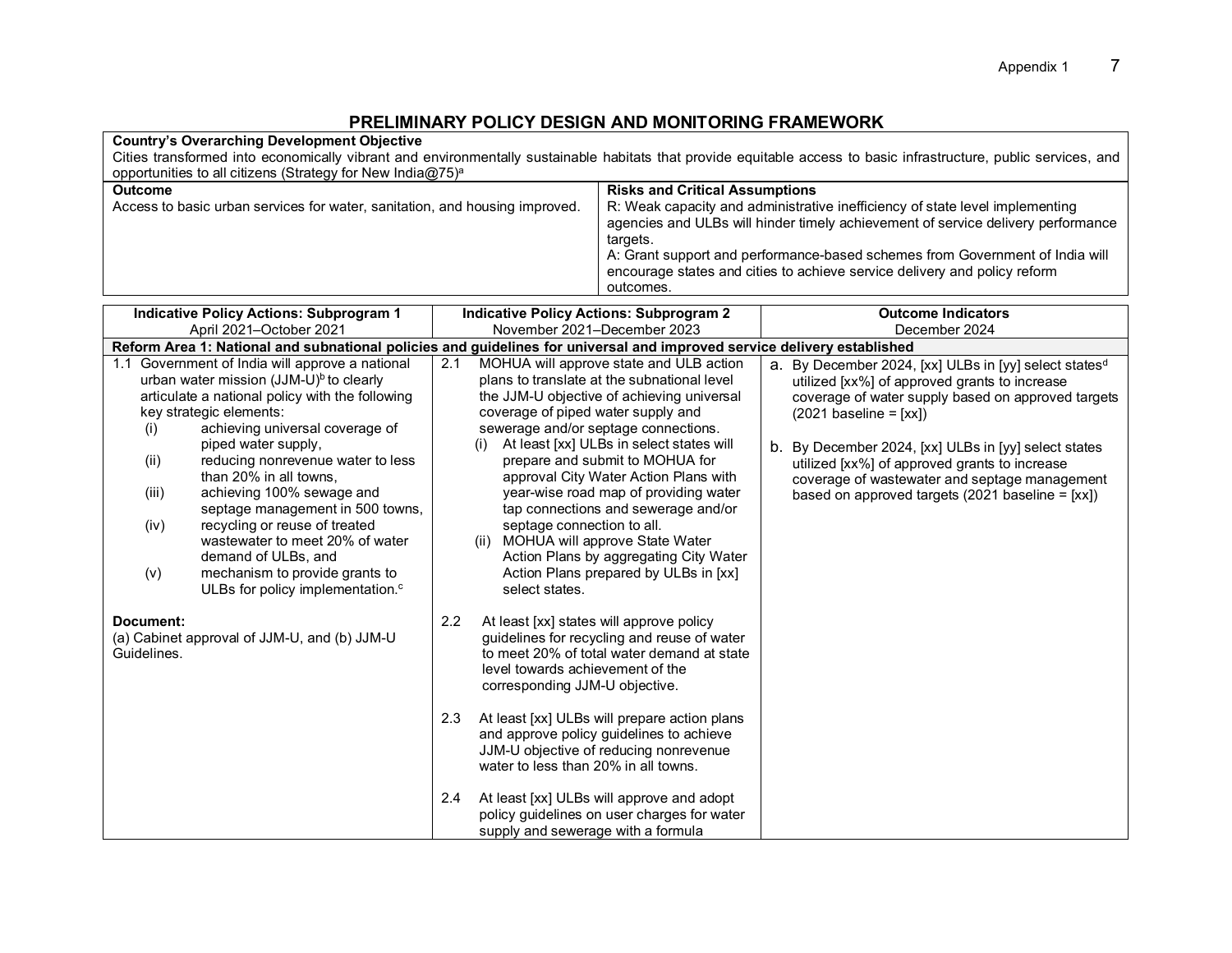| <b>Indicative Policy Actions: Subprogram 1</b><br>April 2021-October 2021                                                                                                                                                                                                                                                                                           | <b>Indicative Policy Actions: Subprogram 2</b><br>November 2021-December 2023                                                                                                                                                                                                                                                                                                                                                                                                                                                                                                                                                                        | <b>Outcome Indicators</b><br>December 2024                                                                                                                                                               |
|---------------------------------------------------------------------------------------------------------------------------------------------------------------------------------------------------------------------------------------------------------------------------------------------------------------------------------------------------------------------|------------------------------------------------------------------------------------------------------------------------------------------------------------------------------------------------------------------------------------------------------------------------------------------------------------------------------------------------------------------------------------------------------------------------------------------------------------------------------------------------------------------------------------------------------------------------------------------------------------------------------------------------------|----------------------------------------------------------------------------------------------------------------------------------------------------------------------------------------------------------|
|                                                                                                                                                                                                                                                                                                                                                                     | ascertaining periodic increase and recovery<br>of operation and maintenance cost to<br>achieve JJM-U objective of sustainable<br>operations.                                                                                                                                                                                                                                                                                                                                                                                                                                                                                                         |                                                                                                                                                                                                          |
| 1.2 Government of India will approve a policy<br>under JJM-U to (i) rejuvenate water bodies in<br>urban areas to augment fresh water supply,<br>(ii) increase green spaces, (iii) reduce flood<br>impacts in urban areas, and (iv) ensure<br>compensation and resettlement for all<br>displaced communities and the poor living<br>along edges of the water bodies. | MOHUA will approve action plans and grant<br>2.5<br>proposals for water bodies rejuvenation<br>including aquifer management plans in<br>accordance with the technical manual<br>disseminated by MOHUA with a focus on<br>maintaining positive groundwater balance in<br>urban aquifer system in at least [xx] ULBs in<br>[yy] select states.                                                                                                                                                                                                                                                                                                         | c. By December 2024, [xx] ULBs in [yy] select states<br>utilized [xx%] of approved grants for rejuvenation of<br>water bodies based on approved targets.                                                 |
| Document:<br>(a) Cabinet approval of JJM-U, and (b) JJM-U<br>Guidelines.                                                                                                                                                                                                                                                                                            | 2.6<br>MOHUA will take following actions to<br>establish a system to improve governance<br>and monitoring of urban service delivery<br>under JJM-U:<br>MOHUA will establish a technology-<br>(i)<br>based M&E platform where states and<br>ULBs upload all information<br>electronically for real-time and<br>paperless monitoring of JJM-U,<br>(ii) MOHUA will approve service level<br>benchmarks to measure ULBs'<br>performance, and<br>(iii) MOHUA will establish and implement<br>citizen feedback mechanism involving<br>women-, advocacy- and identity-based<br>organizations for direct validation of<br>ULBs' performance on annual basis. |                                                                                                                                                                                                          |
| 1.3 MOHUA will approve a policy to increase<br>private sector participation by providing<br>viability gap financing grants amounting to<br>10% of the total allocation for cities with<br>population above 1 million for projects taken<br>under PPP mode. <sup>e</sup><br>Document:                                                                                | MOHUA will approve viability gap financing<br>2.7<br>grants for at least [xx] PPP projects under<br>JJM-U.                                                                                                                                                                                                                                                                                                                                                                                                                                                                                                                                           | d. By December 2024, at least [\$xx million] of private<br>capital mobilized by ULBs for urban service delivery<br>in [yy] select states in urban sector under JJM-U<br>(Baseline 2021 = [\$zz million]) |
| JJM-U guidelines.                                                                                                                                                                                                                                                                                                                                                   |                                                                                                                                                                                                                                                                                                                                                                                                                                                                                                                                                                                                                                                      |                                                                                                                                                                                                          |
| MOHUA approved policy for providing<br>1.4                                                                                                                                                                                                                                                                                                                          | Reform Area 2: Rental housing policies and programs for urban migrant workers and the poor established.<br>At least [xx] states will promote and<br>2.8                                                                                                                                                                                                                                                                                                                                                                                                                                                                                              |                                                                                                                                                                                                          |
| ARHCs for urban migrant workers and poor                                                                                                                                                                                                                                                                                                                            | implement ARHCs as per policy by (i)                                                                                                                                                                                                                                                                                                                                                                                                                                                                                                                                                                                                                 | e. By December 2024, at least [xx] migrant workers<br>and poor (including at least [yy%] women) allotted                                                                                                 |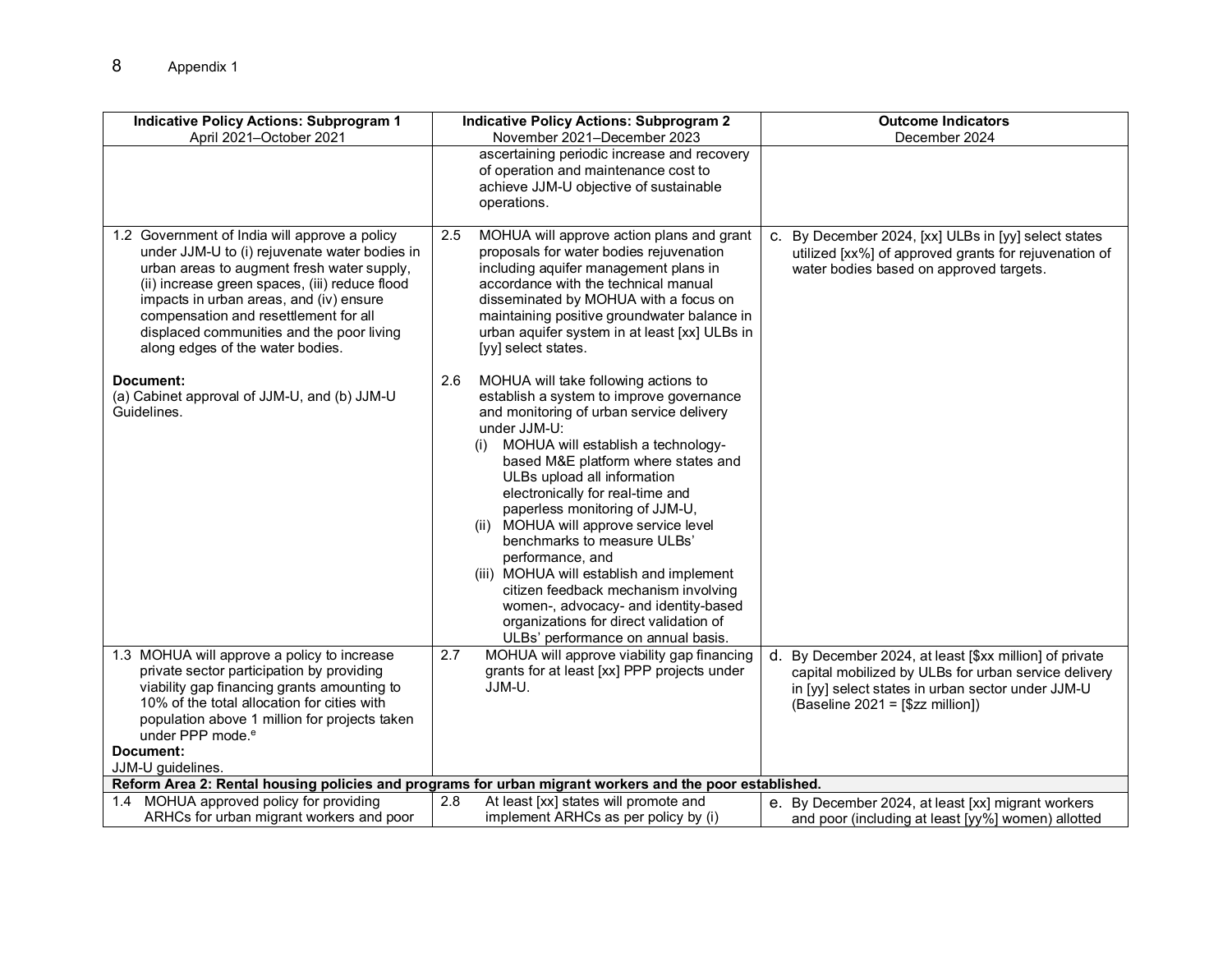| <b>Indicative Policy Actions: Subprogram 1</b><br>April 2021-October 2021                                                                                                                                                                                                                                                                                                         | <b>Indicative Policy Actions: Subprogram 2</b><br>November 2021-December 2023                                                                                                                                                                                                                                                                                                        | <b>Outcome Indicators</b><br>December 2024                                                                                                                         |
|-----------------------------------------------------------------------------------------------------------------------------------------------------------------------------------------------------------------------------------------------------------------------------------------------------------------------------------------------------------------------------------|--------------------------------------------------------------------------------------------------------------------------------------------------------------------------------------------------------------------------------------------------------------------------------------------------------------------------------------------------------------------------------------|--------------------------------------------------------------------------------------------------------------------------------------------------------------------|
| in urban areas, f which includes priority<br>allotment and other benefits to certain<br>categories of people under PMAY-U.9 (prior<br>action)<br>Document:<br>MOHUA policy guidelines for subcomponent on<br>affordable rental housing under Pradhan Mantri<br>Awas Yojana (Housing for All).                                                                                     | utilizing existing government-funded<br>vacant houses to convert into ARHCs<br>through PPP or by public agencies, (ii)<br>construction, operation and maintenance<br>of ARHCs by public or private entities on<br>their own vacant land, and (iii) establishing<br>a system for generating sex-disaggregated<br>data on the beneficiaries.                                           | affordable rental housing units in urban areas in<br>select [zz] states. Baseline 2021 = [xx]                                                                      |
|                                                                                                                                                                                                                                                                                                                                                                                   | Reform Area 3: Policies and guidelines for performance-based central fiscal transfers to urban local bodies established                                                                                                                                                                                                                                                              |                                                                                                                                                                    |
| 1.5 MOHUA will approve policies and guidelines<br>to link fiscal transfers to ULBs to service<br>delivery improvements in water supply and<br>sanitation.<br>Document:<br>(a) JJM-U Guidelines, and (b) MOF guidelines<br>issued based on 15th Finance Commission<br>recommendations.                                                                                             | [xx] states will issue policy guidelines for<br>2.9<br>administering grants to ULBs to ensure<br>grants are scrupulously utilized to achieve<br>the envisaged outcomes of 15th Finance<br>Commission and JJM-U.<br>MOHUA will approve grant proposals for at<br>2.10<br>least [xx] ULBs in [yy] select states for<br>service delivery improvement in water<br>supply and sanitation. |                                                                                                                                                                    |
| MOHUA will approve policies and guidelines<br>1.6<br>to implement recommendation of 15th<br>Finance Commission to link fiscal transfers<br>to ULBs to minimum rate of growth in<br>property tax collection.<br>Document:<br>MOHUA guidelines for fiscal transfer linked to<br>growth in property tax collections consistent with<br>15th Finance Commission recommendations.<br>. | 2.11<br>[xx] states will approve policy for<br>mandatory floor rates for property tax and<br>ULBs in respective states will issue orders<br>for the floor rates.                                                                                                                                                                                                                     | [xx] states reported annual growth in property tax<br>collections above target specified in the policy for<br>FY2024 compared to FY2023. Baseline FY2021 =<br>[xx] |

#### **Budget Support**

Asian Development Bank: \$350 million for subprogram 1 (regular ordinary capital resources loan)

Asian Development Bank: \$350 million for subprogram 2 (regular ordinary capital resources loan)

Asian Development Bank: \$1.5 million technical assistance grant from Technical Assistance Special Fund (TASF-other sources)

A = assumption, ARHCs = affordable rental housing complexes, FY = fiscal year, JJM-U = *Jal Jeevan* Mission–Urban, M&E = monitoring and evaluation, MOF = Ministry of Finance, MOHUA = Ministry of Housing and Urban Affairs, PMAY-U = *Pradhan Mantri Awas Yojana* - Urban, PPP = public–private partnership, R = risk, ULB = urban local body.

<sup>a</sup> Government of India, National Institution for Transforming India Aayog. 2018. *Strategy for New India@75.* Delhi.

<sup>b</sup> JJM-U aims to provide universal coverage of tap water supply to all households in 4,378 towns in accordance with sustainable development goal 6; reduction in nonrevenue water to less than 20%; sewerage and septage management in 500 towns; promoting wastewater recycling and reuse; rejuvenation of urban water bodies; and advancement of PPP.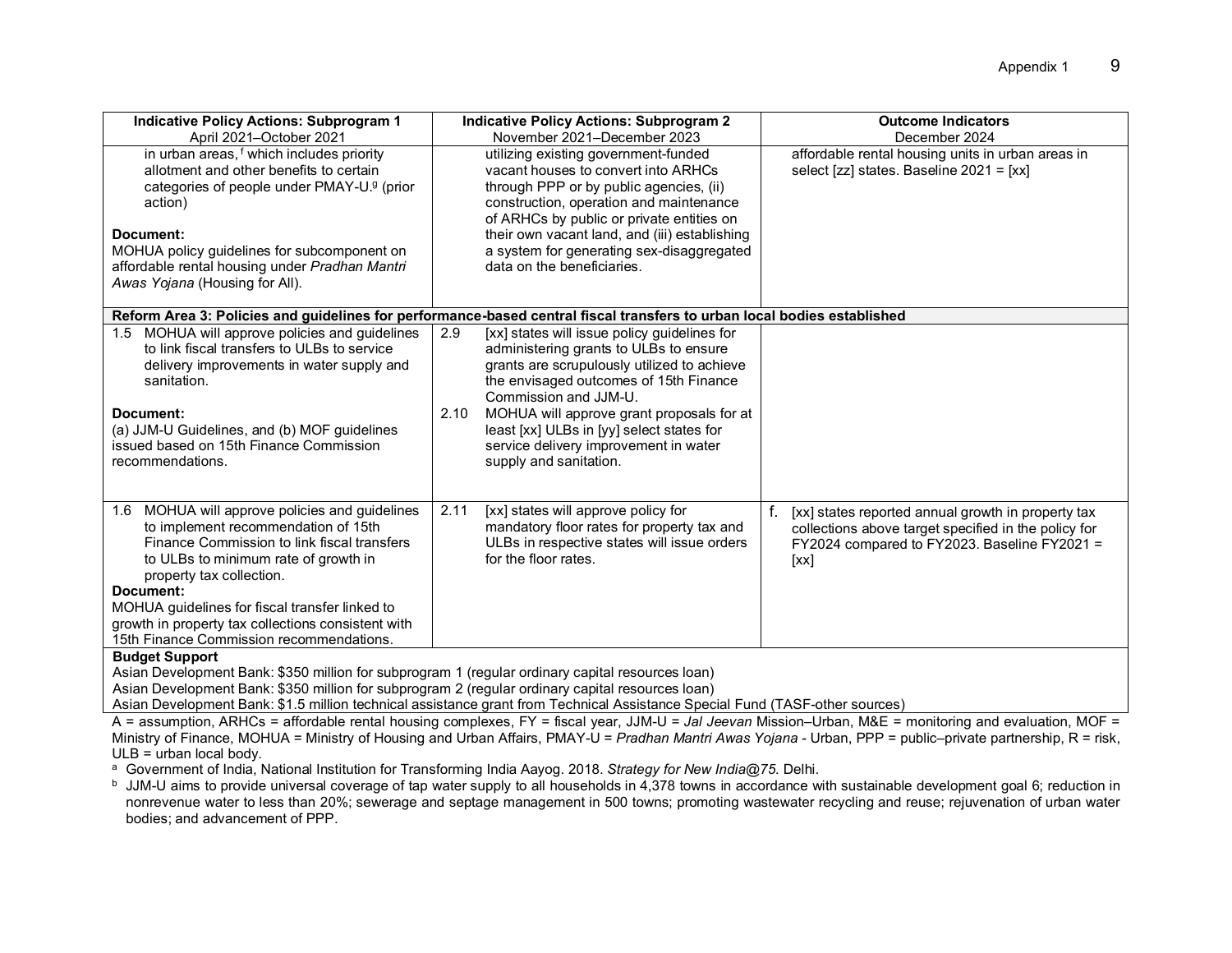#### 10 Appendix 1

- <sup>c</sup> The grants are proposed to be released in three installments. First two installments are linked to submission of action plans and progress of works. The third installment of 40% of total grant will be released on achievement of functional outcomes.
- $d$  The "select states" refer to about 10 states that have an urban population of about 50 million and above as per Census 2011, and towns or cities with population above 100,000 in these states will be targeted. The policy actions are however applicable to all the states and union territories of India.
- <sup>e</sup> The maximum grant would be 50% of the viability gap funding subject to maximum 30% of the project cost. The balance viability gap funding will be borne by respective state and/or ULB. The total viability gap funding should not exceed 60% of project cost.
- <sup>f</sup> The Affordable Rental Housing Complexes is a sub-scheme under PMAY-U to provide ease of living to urban migrants/poor in industrial sector as well as in nonformal urban economy to get access to dignified affordable rental housing close to their workplace. The program provides concessional finance and tax exemptions to the projects that offer dwelling units on rental basis to poor and migrants workers in urban areas.
- <sup>g</sup> Government of India, Ministry of Housing and Urban Affairs. *[Affordable Rental Housing Complexes](http://arhc.mohua.gov.in/filesUpload/Operational-Guidelines-of-ARHCs.pdf) - Operational Guidelines*. July 2020. mention that preference will be given to Scheduled Castes/Scheduled Tribes/Other Backward Classes, Widows and working Women, *Divyang* (people with disabilities), Minorities, subject to beneficiaries being from economically weaker section/ low-income group segments as provisioned by the government.

Source: Asian Development Bank.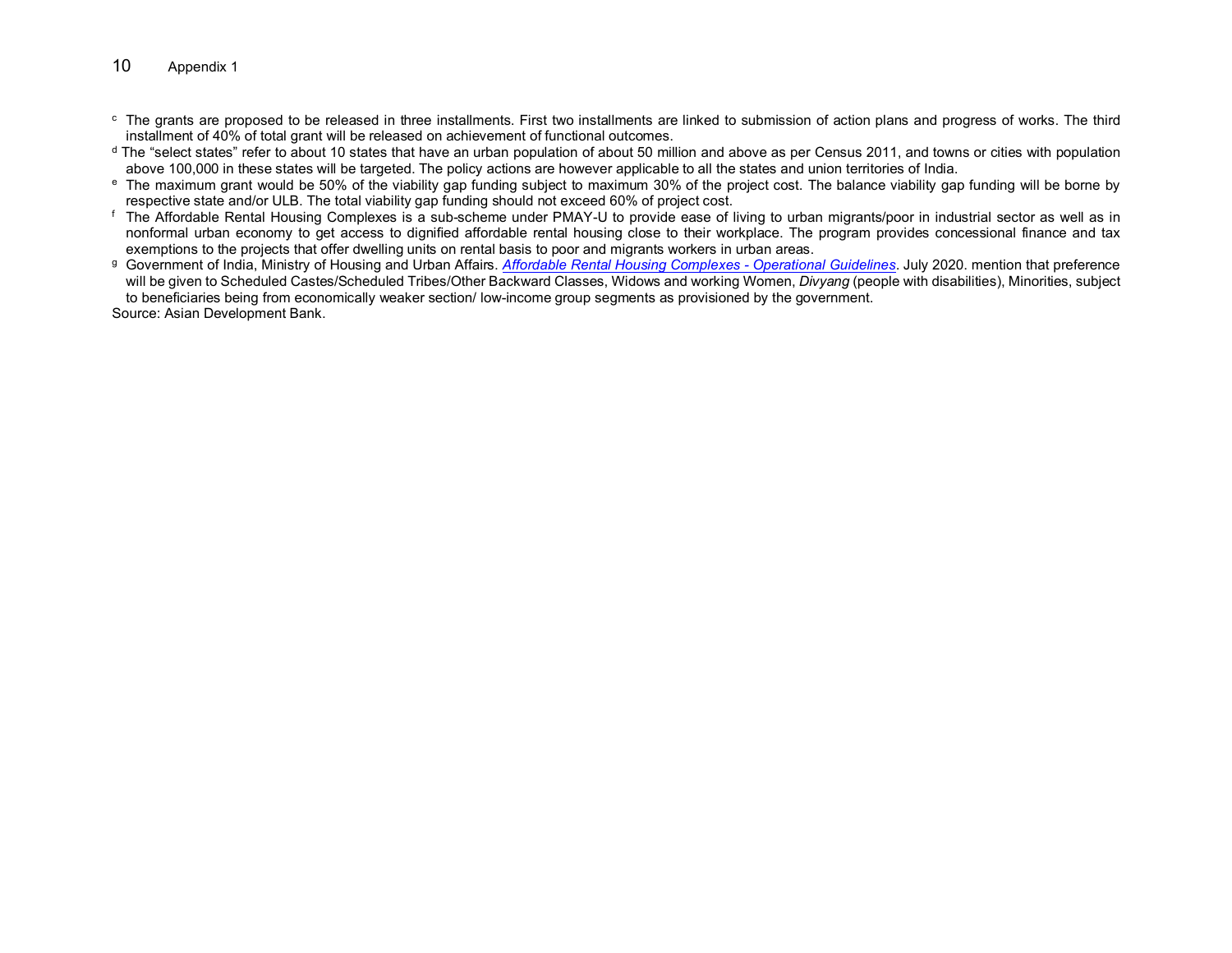## **TECHNICAL ASSISTANCE FACILITY UTILIZATION UPDATE**

1. The technical assistance (TA) facility for India Urban and Water Projects Support Facility was approved on 4 November 20[1](#page-15-0)9 in an amount of \$2,000,000.<sup>1</sup> As of 10 August 2021, contract awards totaled \$903,131 and disbursements totaled \$234,606.

2. The TA facility will support urban and water projects preparation in India during 2021 and 2022, which are aligned with the operational priorities of the Asian Development Bank's Strategy 2030 to help build livable cities that are green, competitive, inclusive and resilient. The TA facility will assist in development of integrated solutions for urban development and drinking water supply.

3. The major outputs and activities are summarized in Table A2.1.

|                                   | rapie AZ. I. Sulfilliary of Major Outputs and Activities |                                                                                                        |  |  |  |  |  |  |  |  |
|-----------------------------------|----------------------------------------------------------|--------------------------------------------------------------------------------------------------------|--|--|--|--|--|--|--|--|
| <b>Outputs</b>                    | <b>Delivery Dates</b>                                    | <b>Key Activities with Milestones</b>                                                                  |  |  |  |  |  |  |  |  |
| quality<br>1. Program<br>improved | By October 2021                                          | 1.1 Program preparation support aligned with government's<br>sector strategies and ADB's Strategy 2030 |  |  |  |  |  |  |  |  |
|                                   |                                                          | 1.2 Sector assessment, institutional development, economic<br>assessment and public finance            |  |  |  |  |  |  |  |  |

## **Table A2.1: Summary of Major Outputs and Activities**

Source: Asian Development Bank.

4. **Resources under the technical assistance facility.** The updated consultants' input allocation from the TA facility is presented in Table A2.2. It is confirmed that (i) the TA facility has adequate resources, and (ii) the existing terms of reference for consultants are sufficient to undertake the activities required to deliver the outputs for the ensuing Sustainable Urban Development and Service Delivery Program.

<span id="page-15-0"></span><sup>&</sup>lt;sup>1</sup> ADB. India. [India Urban and Water Projects Support Facility.](https://www.adb.org/projects/53067-002/main) Manila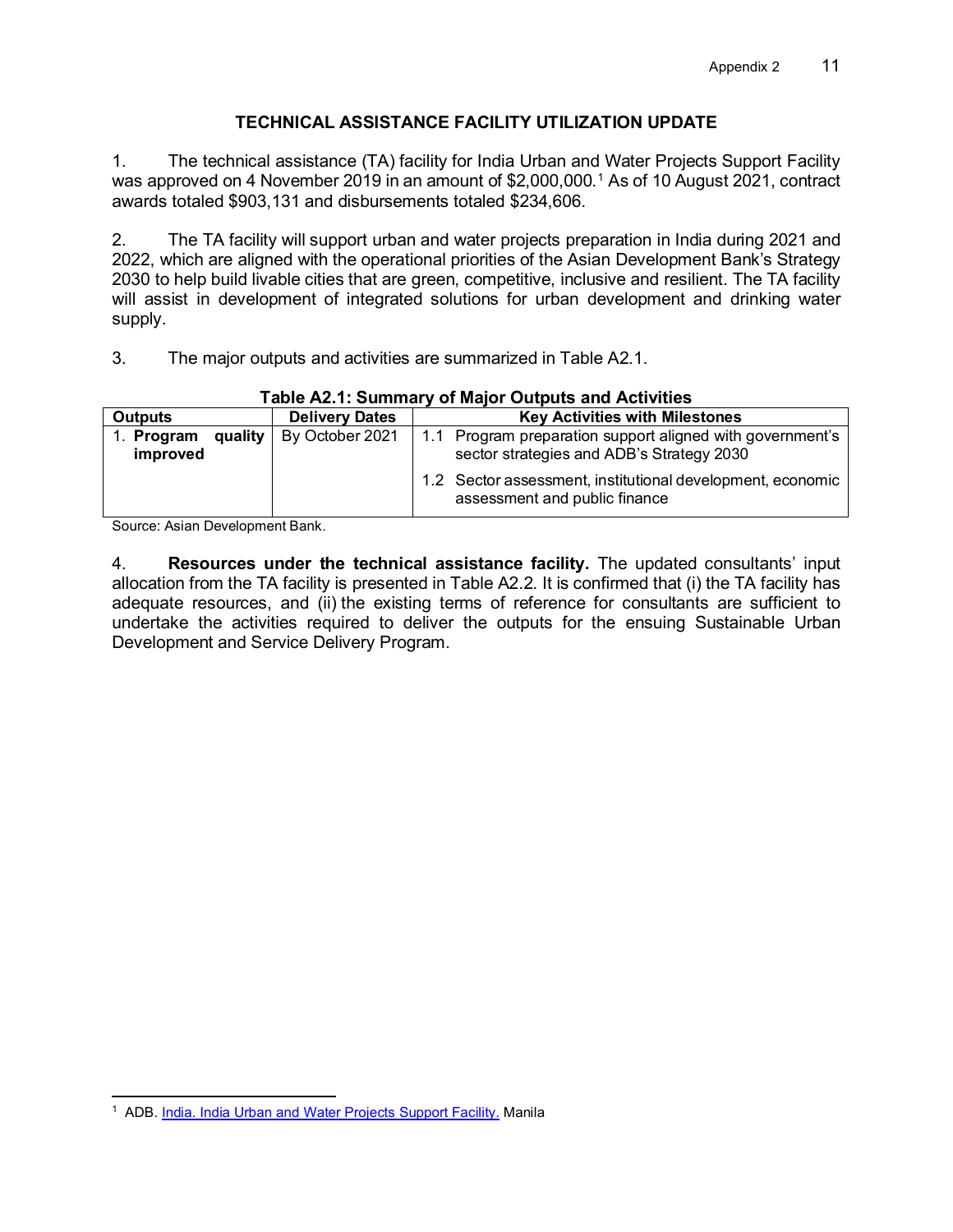## **Table A2.2: Updated Consultants' Input Allocation from the Technical Assistance Facility**

(person-month)

|                                      |              | ------------<br>Original<br>Additional Projects (15 January 2021) |                         |            |            |            |            | Proposed                |            |            |                          |             |             |             |             |             |            |             |
|--------------------------------------|--------------|-------------------------------------------------------------------|-------------------------|------------|------------|------------|------------|-------------------------|------------|------------|--------------------------|-------------|-------------|-------------|-------------|-------------|------------|-------------|
| Item                                 | <b>Total</b> | Proj.<br>1                                                        | Proj.<br>$\overline{2}$ | Proj.<br>3 | Proj.<br>4 | Proj.<br>5 | Proj.<br>6 | Proj.<br>$\overline{7}$ | Proj.<br>8 | Proj.<br>9 | Proj.<br>10 <sup>a</sup> | Proj.<br>11 | Proj.<br>12 | Proj.<br>13 | Proj.<br>14 | Proj.<br>15 | Proj.<br>6 | Proj.<br>17 |
| <b>Indicative Risk</b><br>Category   |              | Compl<br>ex                                                       | Low                     | Complex    | <b>TBD</b> | Complex    | Complex    | Complex                 | Low        | Complex    | Low                      | Complex     | Low         | <b>TBD</b>  | Complex     | Complex     | <b>TBD</b> | Complex     |
| A. International Experts             |              |                                                                   |                         |            |            |            |            |                         |            |            |                          |             |             |             |             |             |            |             |
| <b>Water Supply</b><br>Specialist    | 2.00         | 0.00                                                              | 1.00                    | 1.00       |            |            |            |                         |            |            | 0.00                     | 0.00        |             |             |             |             |            |             |
| Sanitation/Drain                     |              |                                                                   |                         |            |            |            |            |                         |            |            |                          |             |             |             |             |             |            |             |
| age Specialist                       | 2.00         | 2.00                                                              | 0.00                    | $0.0\,$    |            |            |            |                         |            |            | 0.00                     | 0.00        |             |             |             |             |            |             |
| Institutional                        |              |                                                                   |                         |            |            |            |            |                         |            |            |                          |             |             |             |             |             |            |             |
| Development                          |              |                                                                   |                         |            |            |            |            |                         |            |            |                          |             |             |             |             |             |            |             |
| Specialist                           | 2.00         | 1.00                                                              | 0.00                    | 0.0        | 1.00       |            |            |                         |            |            | 0.00                     | 0.00        |             |             |             |             |            | 1.00        |
| Urban                                |              |                                                                   |                         |            |            |            |            |                         |            |            |                          |             |             |             |             |             |            |             |
| Infrastructure                       |              |                                                                   |                         |            |            |            |            |                         |            |            |                          |             |             |             |             |             |            |             |
| Specialist                           | 1.00         |                                                                   | 1.00                    |            | 0.00       |            |            |                         |            |            | 0.00                     |             |             |             |             |             |            | 1.50        |
| Environment                          |              |                                                                   |                         |            |            |            |            |                         |            |            |                          |             |             |             |             |             |            |             |
| Specialist                           | 2.5          | 1.00                                                              | 0.00                    | 0.0        | 1.50       |            |            |                         |            |            | 0.00                     | 0.00        |             |             |             |             |            |             |
| Procurement                          |              |                                                                   |                         |            |            |            |            |                         |            |            |                          |             |             |             |             |             |            |             |
| Specialist                           | 2.5          | 0.00                                                              | 0.00                    | 0.00       | 0.00       | 1.00       |            |                         | 1.50       |            | 0.00                     | 0.00        |             |             |             |             |            |             |
| <b>Utility Expert</b>                | 3.0          |                                                                   |                         |            |            |            |            |                         | 3.00       |            | 0.00                     |             |             |             |             |             |            |             |
| Smart                                |              |                                                                   |                         |            |            |            |            |                         |            |            |                          |             |             |             |             |             |            |             |
| management                           |              |                                                                   |                         |            |            |            |            |                         |            |            |                          |             |             |             |             |             |            |             |
| and CMMS                             |              |                                                                   |                         |            |            |            |            |                         |            |            |                          |             |             |             |             |             |            |             |
| expert                               |              |                                                                   |                         |            |            |            |            |                         |            |            |                          |             |             |             |             |             |            |             |
| (International)                      | 3.0          |                                                                   |                         |            |            |            |            |                         | 3.00       |            | 0.00                     |             |             |             |             |             |            |             |
| Total (A):                           |              |                                                                   |                         |            |            |            |            |                         |            |            |                          |             |             |             |             |             |            |             |
| International                        |              |                                                                   |                         |            |            |            |            |                         |            |            |                          |             |             |             |             |             |            |             |
| <b>Experts</b>                       | 18.00        | 4.00                                                              | 2.00                    | 1.00       | 2.50       | 1.00       | 0.00       | 0.00                    | 7.50       | 0.00       | 0.00                     | 0.00        | 0.00        | 0.00        | 0.00        | 0.00        | 0.00       | 3.50        |
| <b>National Experts</b><br><b>B.</b> |              |                                                                   |                         |            |            |            |            |                         |            |            |                          |             |             |             |             |             |            |             |
| Project                              |              |                                                                   |                         |            |            |            |            |                         |            |            |                          |             |             |             |             |             |            |             |
| Management                           |              |                                                                   |                         |            |            |            |            |                         |            |            |                          |             |             |             |             |             |            |             |
| Specialist                           | 4.00         | 0.00                                                              |                         |            | 0.00       |            |            |                         |            | 2.50       | 0.00                     | 1.50        |             |             |             |             |            |             |
| Urban                                |              |                                                                   |                         |            |            |            |            |                         |            |            |                          |             |             |             |             |             |            |             |
| Development                          |              |                                                                   |                         |            |            |            |            |                         |            |            |                          |             |             |             |             |             |            |             |
| Specialist                           | 3.00         |                                                                   | 3.00                    | 0.00       | 0.00       |            |            |                         | 1.00       |            | 0.00                     | 0.00        |             |             |             |             |            |             |
| <b>Water Supply</b>                  |              |                                                                   |                         |            |            |            |            |                         |            |            |                          |             |             |             |             |             |            |             |
| Specialist                           | 4.00         | 1.00                                                              | 1.00                    | 0.00       | 1.00       |            |            |                         |            |            | 0.00                     | 1.00        |             |             |             |             | 0.00       |             |
| Sanitation/Drain                     |              |                                                                   |                         |            |            |            |            |                         |            |            |                          |             |             |             |             |             |            |             |
| age Specialist                       | 8.00         |                                                                   |                         |            | 0.00       |            |            |                         | 3.50       |            | 1.50                     | 0.00        |             |             |             |             | 3.00       |             |
| Solid Waste                          |              |                                                                   |                         |            |            |            |            |                         |            |            |                          |             |             |             |             |             |            |             |
| Management                           | 1.00         |                                                                   | 0.00                    | 0.00       |            |            |            |                         |            |            | 0.00                     | 0.00        |             |             |             |             |            |             |
| Specialist                           |              | 1.00                                                              |                         |            | 0.00       |            |            |                         |            |            |                          |             |             |             |             |             |            |             |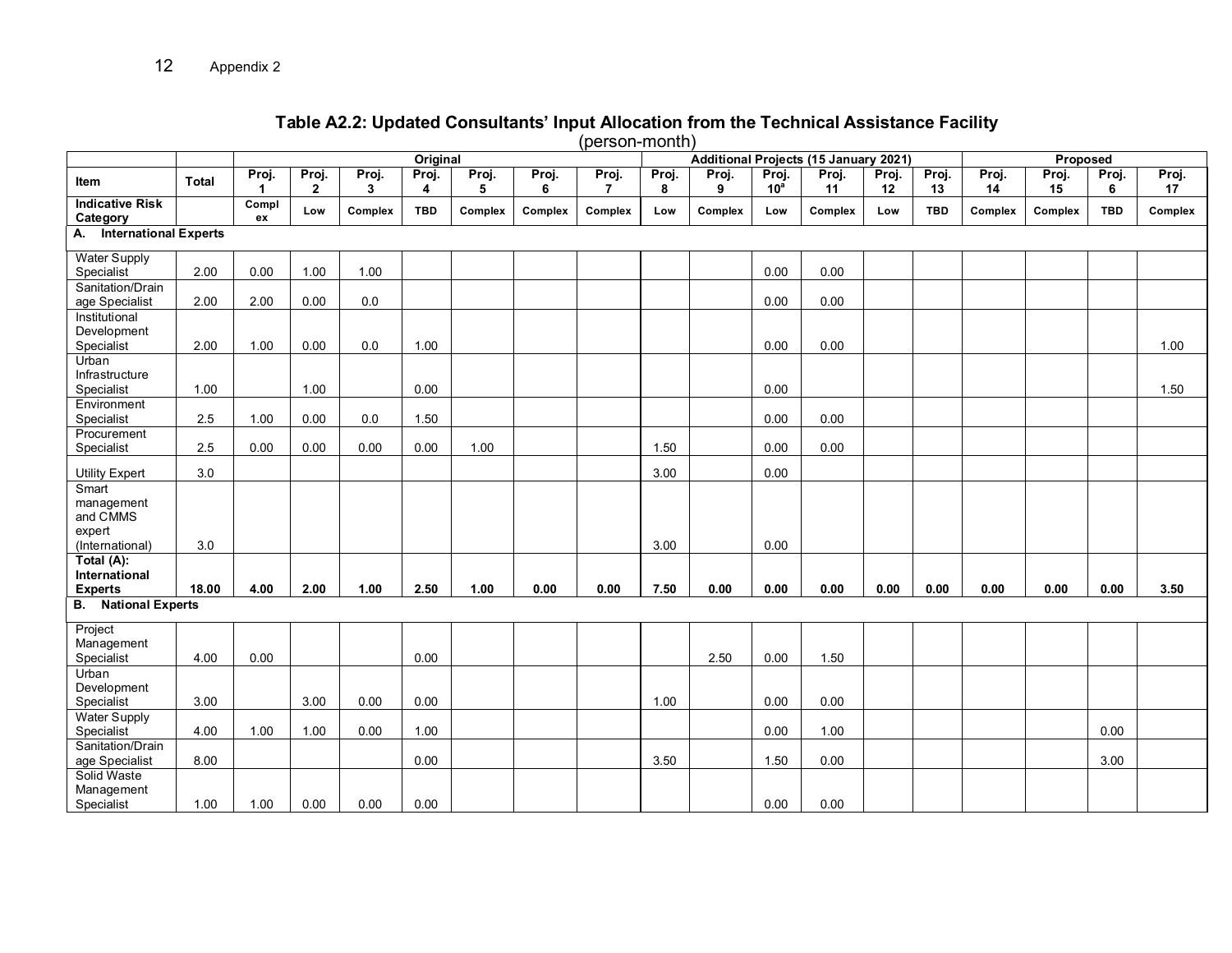|                                    |              | Original |                         |            |            |                      |            |                         | Additional Projects (15 January 2021) |            |                              |             |             |             | Proposed    |             |            |             |
|------------------------------------|--------------|----------|-------------------------|------------|------------|----------------------|------------|-------------------------|---------------------------------------|------------|------------------------------|-------------|-------------|-------------|-------------|-------------|------------|-------------|
| Item                               | <b>Total</b> | Proj.    | Proj.<br>$\overline{2}$ | Proj.<br>3 | Proj.<br>4 | Proj.<br>5           | Proj.<br>6 | Proj.<br>$\overline{7}$ | Proj.<br>8                            | Proj.<br>9 | Proj.<br>$10^{\overline{a}}$ | Proj.<br>11 | Proj.<br>12 | Proj.<br>13 | Proj.<br>14 | Proj.<br>15 | Proj.<br>6 | Proj.<br>17 |
| Procurement                        |              |          |                         |            |            |                      |            |                         |                                       |            |                              |             |             |             |             |             |            |             |
| Specialist                         | 9.00         | 2.50     | 3.00                    | 1.50       | 0.50       |                      |            |                         |                                       |            | 0.00                         | 1.50        |             |             |             |             |            |             |
| Economist                          | 10.00        | 1.50     | 2.00                    | 1.50       |            |                      |            |                         | 2.00                                  |            | 1.00                         | 1.00        | 1.00        |             |             |             |            | 1.50        |
| Financial                          |              |          |                         |            |            |                      |            |                         |                                       |            |                              |             |             |             |             |             |            |             |
| Specialist                         | 10.00        | 2.00     | 0.50                    | 1.50       | 1.00       |                      |            |                         | 2.00                                  |            | 1.00                         | 1.00        | 1.00        |             |             |             |            | 0.50        |
| Social<br>Safeguards               |              |          |                         |            |            |                      |            |                         |                                       |            |                              |             |             |             |             |             |            |             |
| Specialist                         | 21.00        | 2.00     | 1.00                    |            |            | 1.00                 | 6.00       | 1.00                    | 2.00                                  | 1.50       | 1.00                         | 3.00        |             |             |             |             | 2.50       |             |
| Gender                             |              |          |                         |            |            |                      |            |                         |                                       |            |                              |             |             |             |             |             |            |             |
| Specialist                         | 5.00         |          |                         |            |            |                      |            |                         | 2.00                                  |            | 1.00                         | 0.00        |             |             |             |             | 2.00       |             |
| Climate                            |              |          |                         |            |            |                      |            |                         |                                       |            |                              |             |             |             |             |             |            |             |
| Change Resilien<br>ce and Disaster |              |          |                         |            |            |                      |            |                         |                                       |            |                              |             |             |             |             |             |            |             |
| <b>Risk</b>                        |              |          |                         |            |            |                      |            |                         |                                       |            |                              |             |             |             |             |             |            |             |
| Management                         |              |          |                         |            |            |                      |            |                         |                                       |            |                              |             |             |             |             |             |            |             |
| Specialist                         | 4.00         | 1.50     | 1.00                    | 0.50       | 1.00       |                      |            |                         |                                       |            | 0.00                         | 0.00        |             |             |             |             |            |             |
| Environment                        |              |          |                         |            |            |                      |            |                         |                                       |            |                              |             |             |             |             |             |            |             |
| Specialist                         | 26.00        | 2.50     | 0.50                    | 4.00       |            |                      | 4.00       |                         | 4.50                                  |            | 3.00                         | 0.00        | 3.00        |             |             |             | 4.50       |             |
| Urban<br>Infrastructure            |              |          |                         |            |            |                      |            |                         |                                       |            |                              |             |             |             |             |             |            |             |
| and Planning                       |              |          |                         |            |            |                      |            |                         |                                       |            |                              |             |             |             |             |             |            |             |
| Expert                             | 4.00         |          |                         |            | 2.00       |                      |            | 1.50                    |                                       |            | 1.00                         | 1.50        |             |             |             |             |            |             |
| Water supply                       |              |          |                         |            |            |                      |            |                         |                                       |            |                              |             |             |             |             |             |            |             |
| and sanitation                     |              |          |                         |            |            |                      |            |                         |                                       |            |                              |             |             |             |             |             |            |             |
| system expert                      |              |          |                         |            |            |                      |            |                         |                                       |            |                              |             |             |             |             |             |            |             |
| (national)<br>Biodiversity         | 4.00         |          |                         |            |            |                      |            |                         | 4.00                                  |            | 0.00                         |             |             |             |             |             |            |             |
| Specialist                         | 2.00         | 2.00     | 0.00                    | 0.00       | 0.00       |                      |            |                         |                                       |            | 0.00                         | 0.00        |             |             |             |             |            |             |
| Community                          |              |          |                         |            |            |                      |            |                         |                                       |            |                              |             |             |             |             |             |            |             |
| empowerment                        |              |          |                         |            |            |                      |            |                         |                                       |            |                              |             |             |             |             |             |            |             |
| specialist                         | 3.00         |          |                         |            |            |                      |            |                         | 3.00                                  |            | 0.00                         |             |             |             |             |             |            |             |
| <b>Total</b>                       |              |          |                         |            |            |                      |            |                         |                                       |            |                              |             |             |             |             |             |            |             |
| (B): National<br><b>Experts</b>    | 118.00       | 16.00    | 12.00                   | 9.00       | 3.50       | $\blacktriangleleft$ | 10         | 2.50                    | 23.00                                 | 4.00       | 9.50                         | 9.50        | 5.00        |             | 0.00        | 0.00        | 12.00      | 2.00        |
|                                    |              |          |                         |            |            |                      |            |                         |                                       |            |                              |             |             |             |             |             |            |             |
| <b>GRAND TOTAL</b>                 | 136.00       |          |                         |            |            |                      |            |                         |                                       |            |                              |             |             |             |             |             |            |             |

CMMS = computerized maintenance and management system, ICT = information and communications technology, Proj.= Project, TBD = to be determined, WSS O&M = water supply and sanitation operations and maintenance

Note: Project 1: Integrated Stormwater Drain Network in the Chennai-Kosasthalaiyar Basin Project; Project 2: Kerala Urban Water Supply Improvement Project; Project 3: Inclusive, Resilient, and Sustainable Housing for Urban Poor in Tamil Nadu; Project 4: Andhra Pradesh Rural Water Supply Project; Project 5: Tamil Nadu Urban Flagship Investment Program, Project 6: West Bengal Drinking Water Sector Improvement Project; Project 7: Karnataka Integrated Urban Water Management Investment Program Tranche 2; Project 8: Uttarakhand Inclusive Urban Development Project; Project 9: Tamil Nadu Urban Flagship Investment Program Tranche 3; Project 10: Himachal Pradesh Rural Drinking Water Improvement Project; Project 11: Visakhapatnam-Chennai Industrial Corridor Development Program Tranche 2; Project 12: Jharkhand Urban Water Supply Improvement Project; Project 13: Agartala City Urban Development Project; Project 14: Rajasthan Secondary Towns Development Sector Project; Project 15: Madhya Pradesh Urban Services Improvement Project; Project 16: Rajasthan Secondary Towns Development Additional Financing; Project 17: Sustainable Urban Development and Service Delivery Program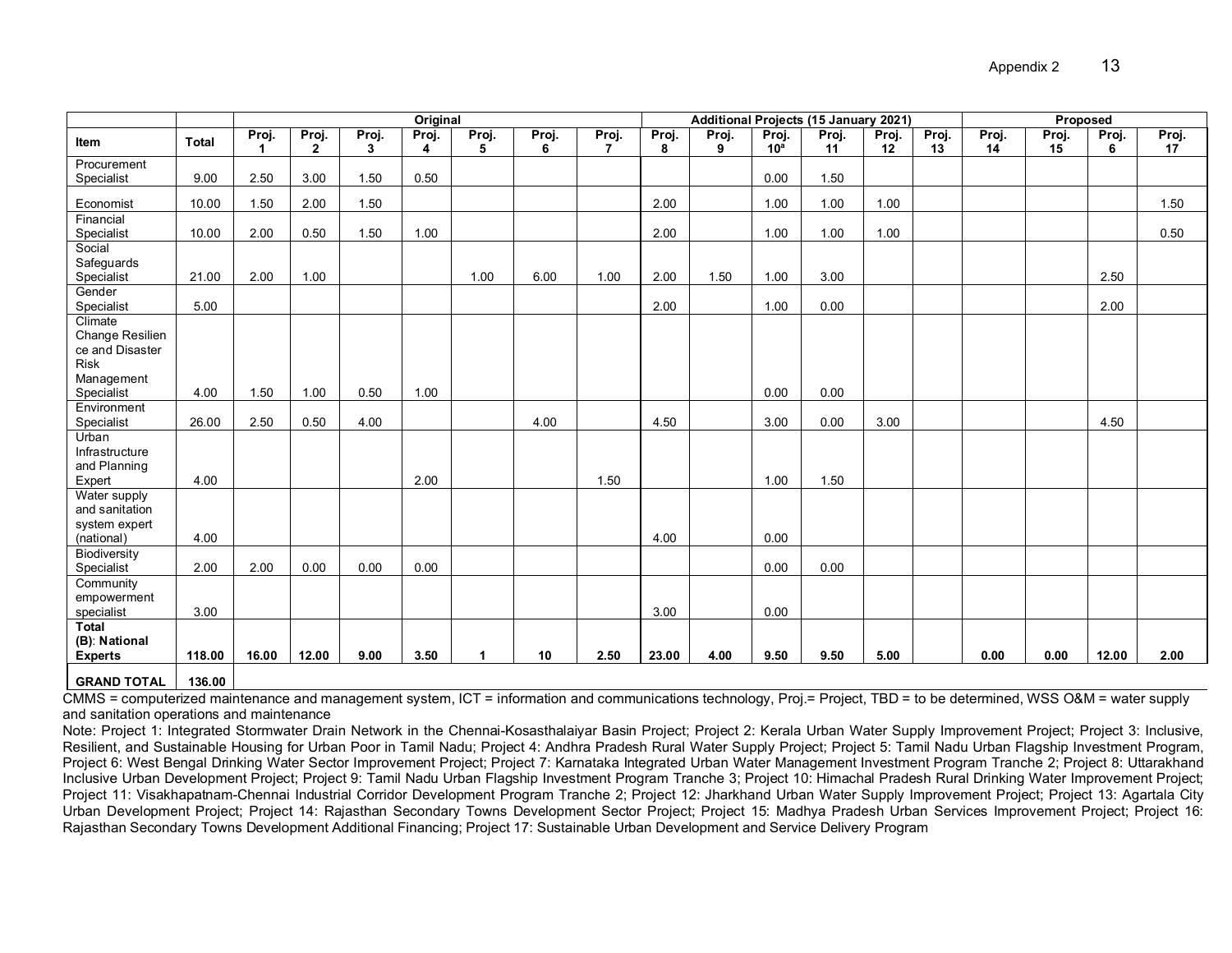- 14 Appendix 2
- a The following consultant items will be requested further: (i) International expert: Smart Management and CMMS Expert, Procurement Specialist, and Climate Change Resilience and Disaster Risk Management Specialist; (ii) National expert: Institutional Development Specialist, Social Safeguards Specialist, Social Development (Gender and Poverty) Specialist, Financial Management Specialist, and Water Supply and Sanitation Expert. Source: Asian Development Bank.